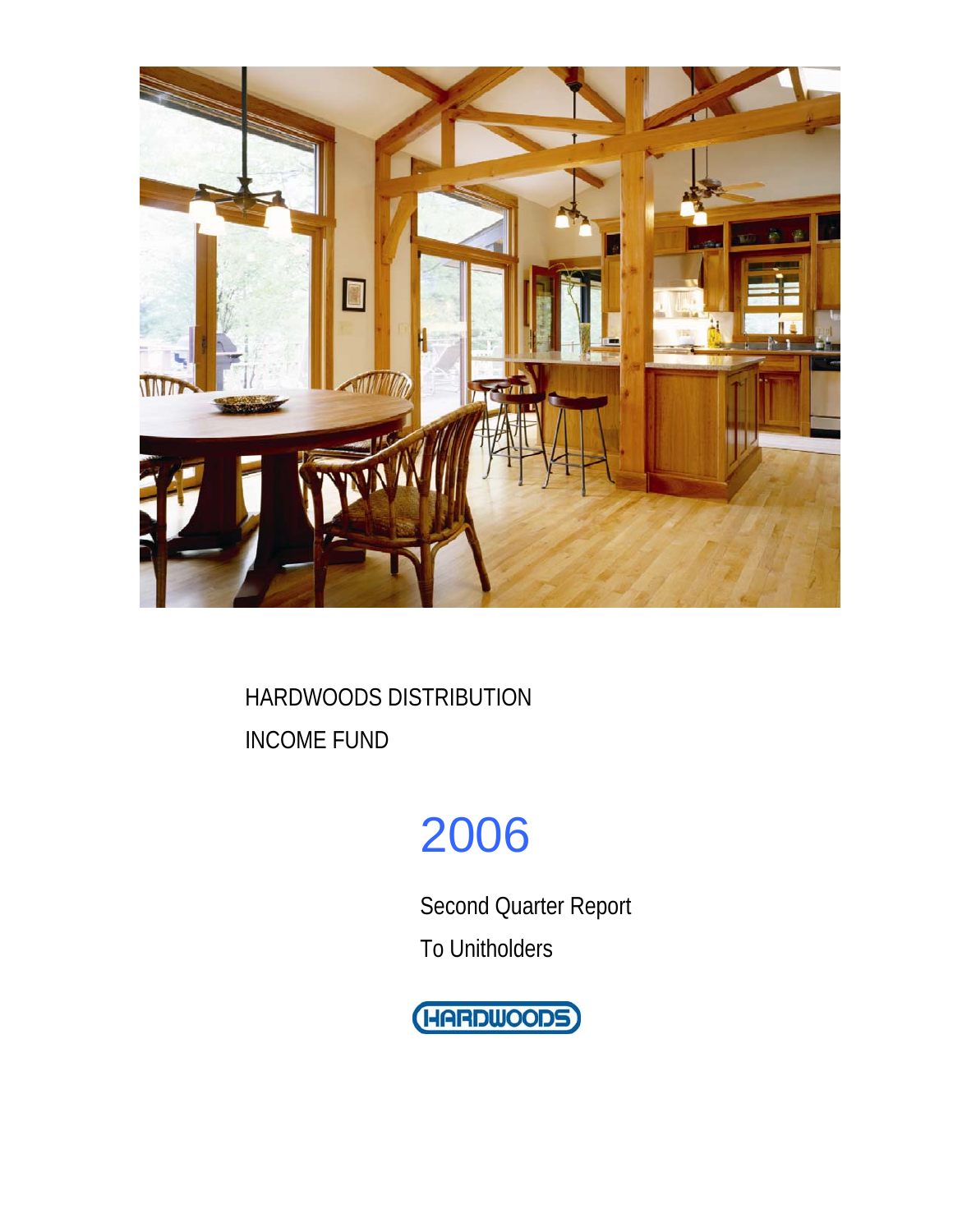### **About the Fund**

Hardwoods Distribution Income Fund (the "Fund") is an unincorporated open-ended limited purpose trust. The Fund was launched on March 23, 2004 with the completion of an initial public offering (IPO) of 14.4 million trust units ("Class A Units) at \$10 per unit. Net proceeds of the IPO were used to acquire an 80% interest in a hardwoods lumber and sheet goods distribution business ("Hardwoods" or the "Business") from the previous owners. The owners of the predecessor companies have retained a 20% interest in the Business in the form of Special Voting Units of the Fund and Class B Limited Partnership units of the Fund's operating subsidiaries ("Class B Units"), which together are exchangeable into Class A Units provided that the Fund achieves certain objectives.

Hardwoods Distribution Income Fund units trade on the Toronto Stock Exchange under the symbol HWD.UN. The Fund's performance depends on the performance of the Business.

#### **About the Business**

Hardwoods has been providing quality lumber, hardwood plywood and specialty products to customers for over 45 years. People love hardwood and find many different ways to bring it into their lives. We sell hardwood lumber and sheet goods to industrial customers that use it to manufacture a wide variety of wood products. Whether in kitchen cabinets, doors and mouldings, furniture, or custom interior millwork, consumers place a higher value on products crafted from real wood. It's a preference that doesn't change with the whims of fashion. Demand for hardwood has remained remarkably stable decade after decade, in part because hardwood has no real substitute. There's a warmth to the look and touch of hardwood that no other material can match.

Today, we are one of the largest distributors of hardwood lumber and sheet goods in North America. Headquartered in Langley, British Columbia, we operate a network of 37 distribution centers organized into nine regional clusters. With a proven track record of strong financial performance, Hardwoods plays a critical role linking suppliers and customers in a highly fragmented industry. The Business is diversified by geographic markets served, product mix, and customer type. Touching many areas of the economy, demand for hardwoods typically remains balanced through a range of economic conditions.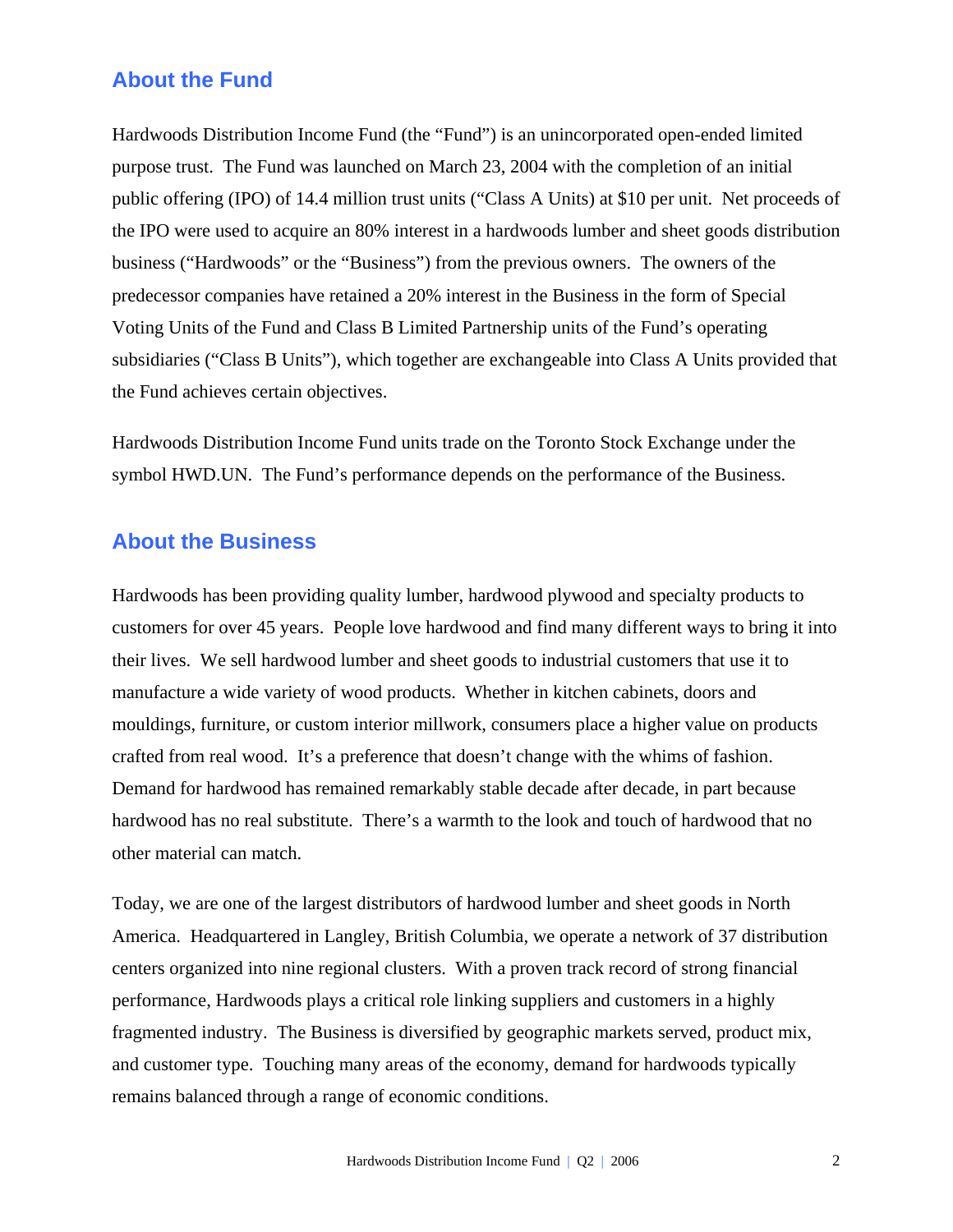### **To Our Unitholders**

The first six months of 2006 brought successes and challenges as we worked to grow sales and return our gross profit margin to historical levels.

#### **Operating Results**

Our sales performance remained very strong through the first half of 2006, particularly in our US operations. Before considering the impact of foreign exchange, first-half sales increased 12.8% compared to the first six months of 2005. The year-over-year strengthening of the Canadian dollar partially offset these gains, reducing our growth rate in the first half of 2006 to 6.5% when sales are expressed in Canadian dollars for reporting purposes.

Gross profit also increased during the first six months of 2006, but to a lesser degree than sales, reflecting a lower gross profit margin of 17.9% compared to 18.8% in 2005. Efforts by some of our branches to reduce inventory levels via lower selling prices during the period contributed to a reduced gross profit margin. While second quarter gross profit margin improved compared to the first quarter of 2006, it remained below the more typical 18.6% level achieved in 2004 and 2005. We anticipate gross profit margin will continue to improve in the third quarter.

Upward pressure across a range of expense categories continues to be a challenge for our business. We review our operations on an ongoing basis to identify areas to reduce costs. Many of the areas of expense increase, particularly personnel costs, are considered to be ongoing and in the normal course of business, which will need to be paid for through increased sales and gross profits. We are getting the job done on the sales growth front, and had our gross profit margin been consistent with historic levels, our year to date EBITDA performance would have been on par with 2005 results. However, due to the 0.9% decline in gross profit margin in the first half of 2006, the increase in our gross profits was not enough to offset the higher costs in the business. As a result, our year-to-date earnings were down. For the six months ended June 30, 2006, EBITDA decreased 9.8% to \$11.0 million from \$12.2 million and net income decreased 9.0% to \$5.8 million from \$6.4 million, compared to the same period in the prior year.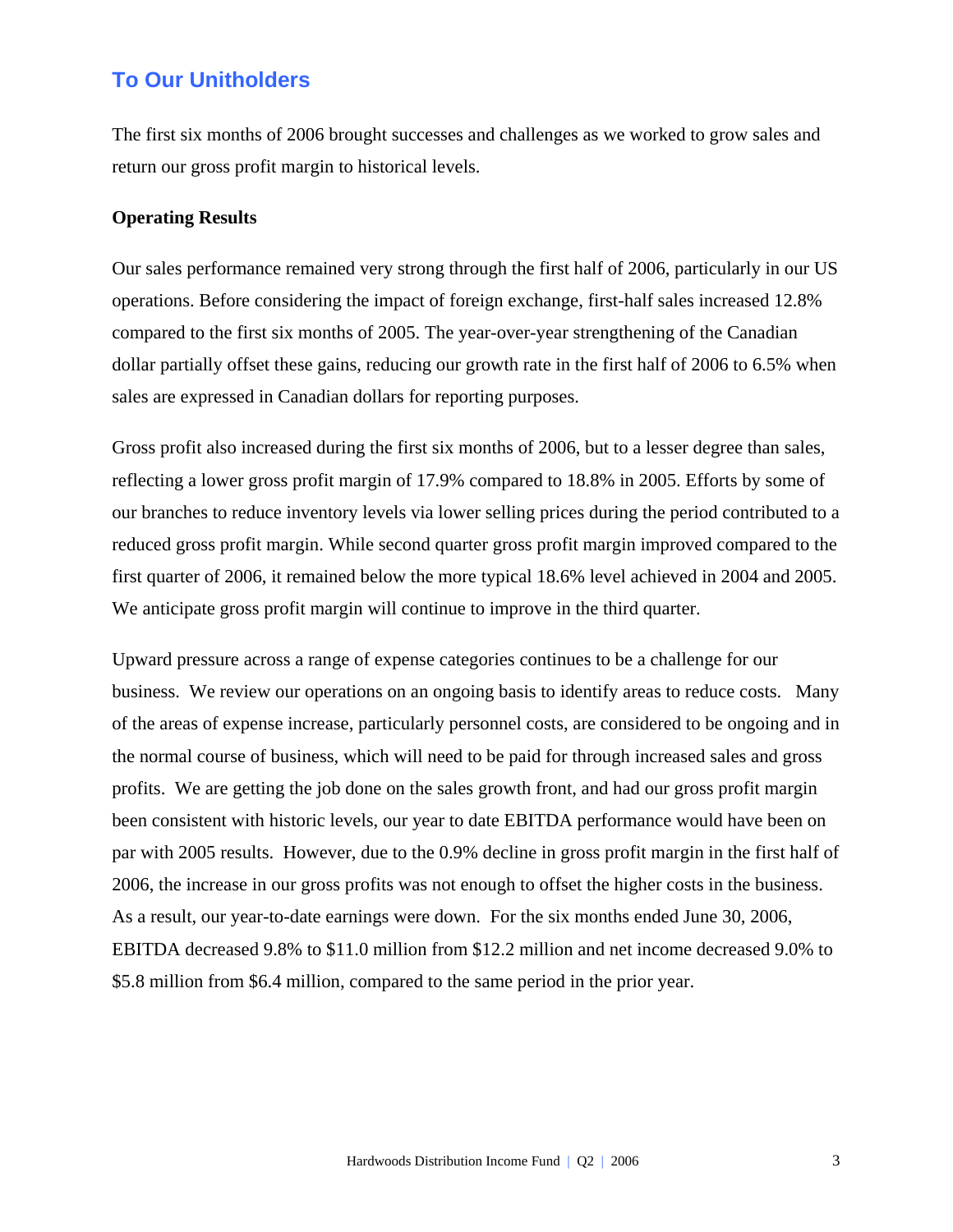#### **Distributable Cash**

The Fund's distributable cash results were also affected by higher expenses and lower gross profit margin. For the three months ended June 30, 2006, we generated total distributable cash available to Class A and Class B Unitholders of \$4.7 million, or \$0.262 per unit. Distributions relating to the period were \$3.7 million, or \$0.256 per unit, to our public unitholders (Class A Units). For the six months ended June 30, 2006, the Fund and its subsidiaries generated total distributable cash available to Class A and Class B Unitholders of \$8.1 million, or \$0.450 per unit, and made distributions of \$7.4 million, or \$0.513 per unit, to our public unitholders (Class A Units). In accordance with the terms of a subordination feature in place with the previous owners (Class B Units), no distributions were made to the previous owners in the six months ended June 30, 2006. The Fund's subordination feature stays in place until EBITDA and distributable cash tests established at the time of the IPO have been met. These distributions represent an overall payout ratio of 78.3% for the second quarter, 91.0% for the first six months of 2006, and 91.6% since the Fund's inception.

Cash distributions are dependent upon the financial performance achieved by the Fund, and are made monthly at the discretion of the Fund's independently elected Trustees. The ability to continue to grow sales is considered important to the financial success of the Fund. To support sales growth comes the need to finance additional working capital, primarily in the form of inventory and accounts receivable. In order to retain sufficient cash to finance working capital needs necessary for the business to maintain sales growth, the Fund's Trustees have reduced monthly distributions by 20% to \$0.068 per unit. This distribution cut will take effect with the July 2006 distribution, to be paid on August 31, 2006 to unitholders of record as at August 18, 2006. Had monthly distributions been at this reduced rate of \$0.068 per unit in the first half of 2006, the payout ratio would have been 72%, and the Fund anticipates operating with a payout ratio in this range moving forward. This initiative is intended to provide our business with the ability to support additional sales and associated working capital while maintaining a prudent financial base.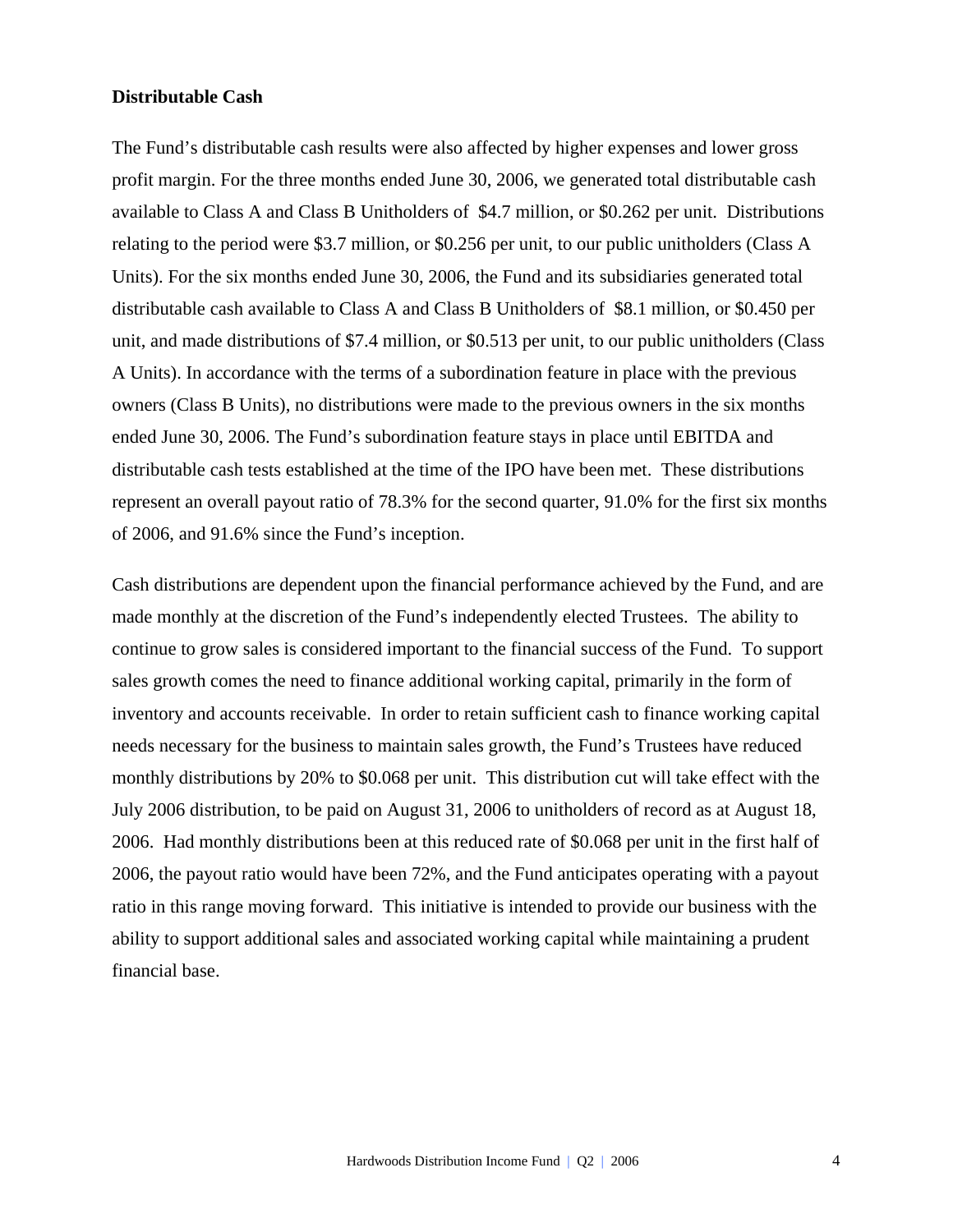#### **Outlook**

Moving into the second half of 2006, we anticipate continued strong sales growth in the US supported by sales from our two new branches opened in 2005 and our continued introduction of import products into our sales mix. We expect flat-to-moderate sales growth in Canada. The third quarter of 2006 will include approximately four fewer selling days than the comparative quarter in 2005, a difference of approximately 6%, which will have an impact on third-quarter comparative results.

Following the improvement in gross profit margin achieved in the second quarter of 2006, we anticipate that more progress will be made in this area during the third quarter. Our ongoing review of operations to contain expenses will also continue. Maintaining sales growth and returning gross profit margin back to historic levels will remain key areas of operational focus as we work to offset higher costs of doing business.

Maurie Poquette

Maurice E. Paquette President and Chief Executive Officer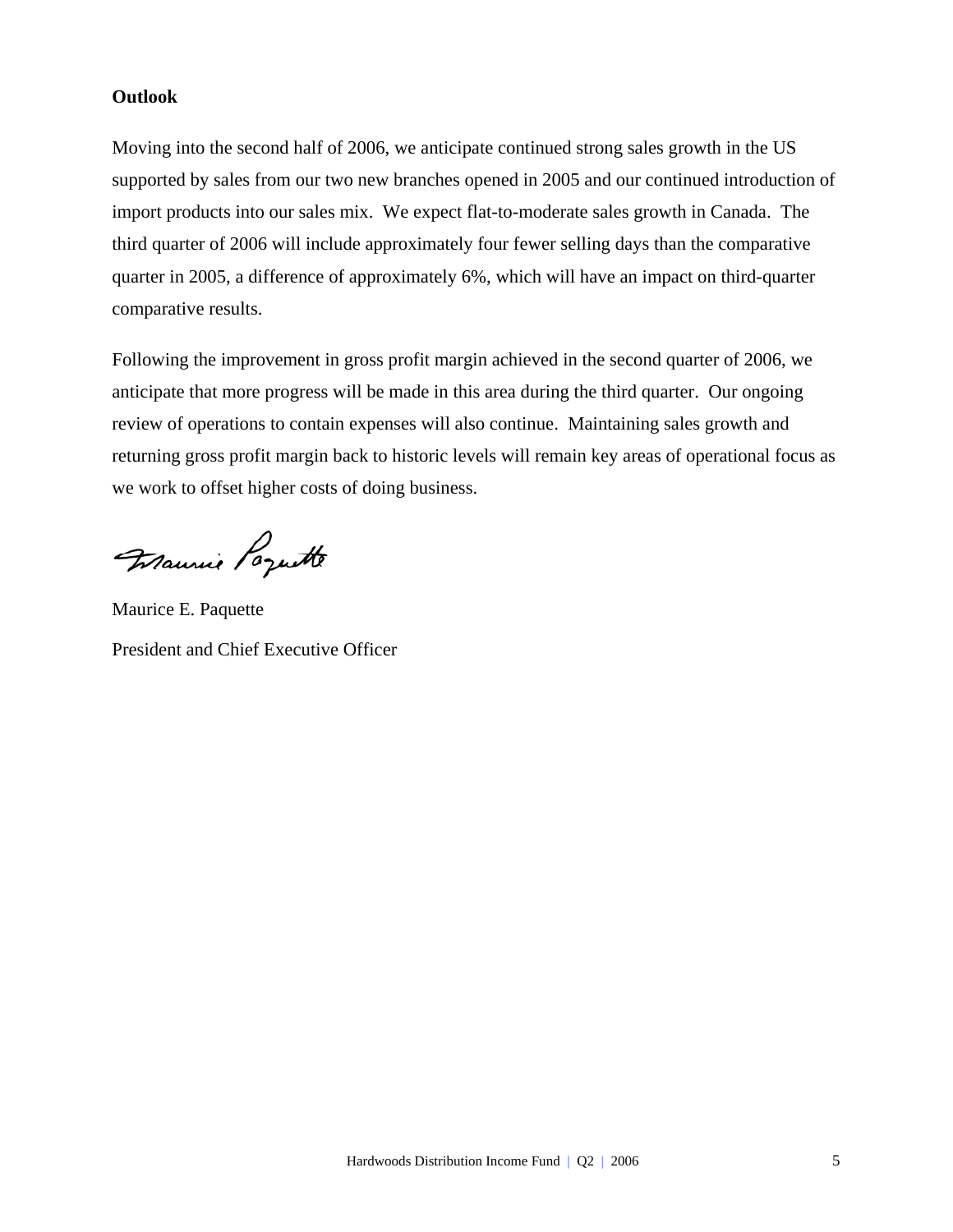### **Management's Discussion and Analysis**

#### July 31, 2006

This management's discussion and analysis ("MD&A") covers our unaudited interim consolidated financial statements as at and for the three and six months ended June 30, 2006 ("Interim Financial Statements"). As well, it provides an update to the MD&A section contained in our 2005 Annual Report. The information below should be read in conjunction with the Interim Financial Statements and the audited consolidated financial statements for the year ended December 31, 2005. Dollar amounts are in Canadian dollars unless otherwise stated, and the consolidated financial statements have been prepared in accordance with Canadian generally accepted accounting principles.

### **About the Fund**

The Fund is an unincorporated open-ended limited purpose trust formed under the laws of the Province of British Columbia by a declaration of trust dated January 30, 2004. The Fund was launched on March 23, 2004 with the completion of an initial public offering ("IPO") of 14,410,000 trust Voting Units ("Class A Units"). Net IPO proceeds of \$133.5 million, together with drawings on credit facilities totaling \$31.6 million, were used to acquire an 80% interest in the hardwood lumber and sheet goods distribution business ("Hardwoods" or the "Business") from the previous owners.

The owners of the predecessor companies have retained a 20% interest in the Business in the form of Special Voting Units of the Fund and Class B Limited Partnership units of the Fund's operating subsidiaries ("Class B Units"), which together are exchangeable into Class A Units provided that the Fund achieves certain objectives. Distributions by the Fund's operating subsidiaries to the previous owners are subject to subordination arrangements until certain financial tests established at the time of the IPO and described in the Interim Financial Statements are met. As at June 30, 2006, the following units of the Fund were issued and outstanding:

| Units                       | 14,410,000 |
|-----------------------------|------------|
| <b>Special Voting Units</b> | 3,602,500  |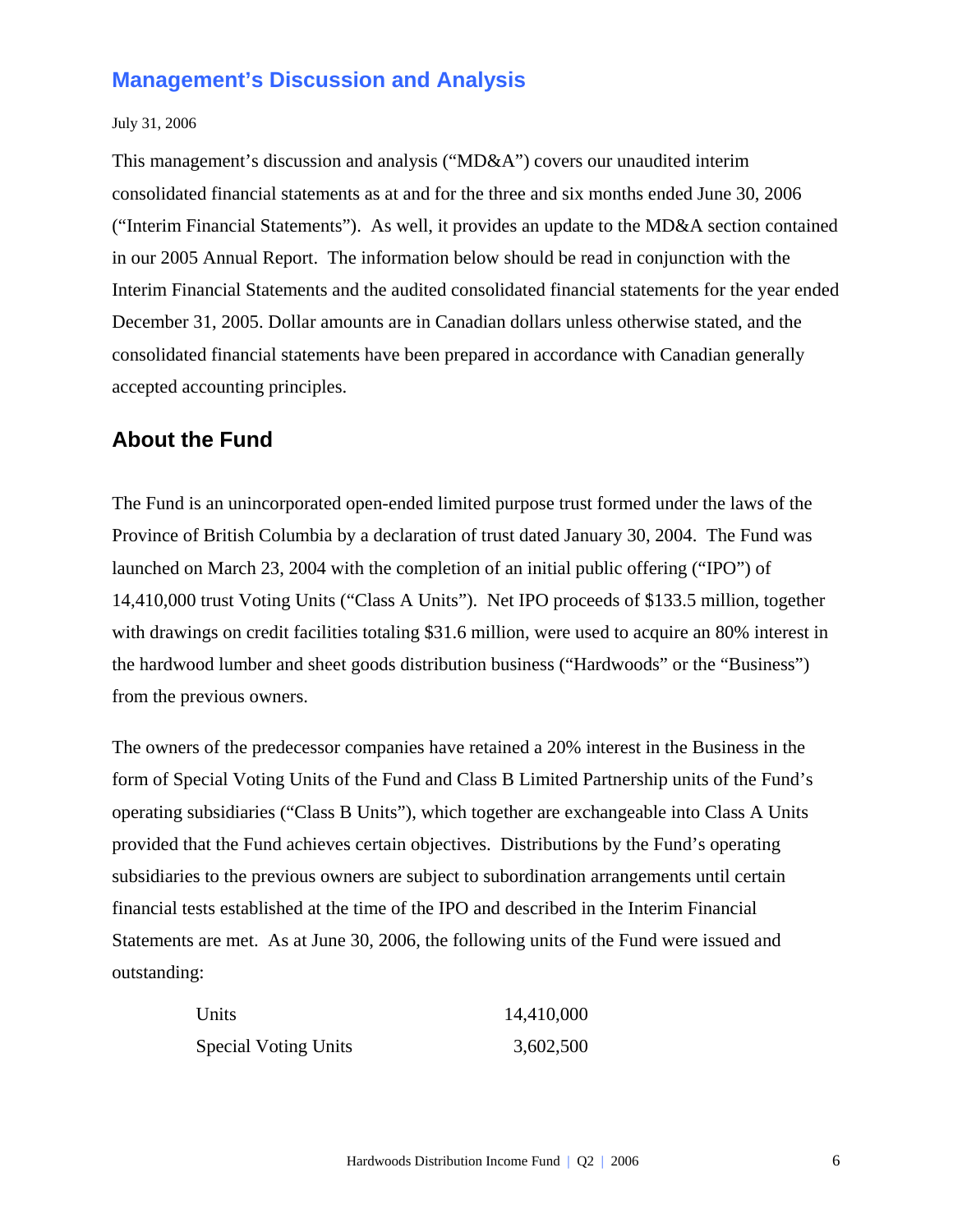Hardwoods Distribution Income Fund units trade on the Toronto Stock Exchange under the symbol HWD.UN. The Fund's performance depends on the performance of the Business.

#### **About our Business and Industry**

Hardwoods is one of North America's largest distributors of high-grade hardwood lumber and specialty sheet goods to the cabinet, moulding, millwork, furniture and specialty wood products industries. At June 30, 2006 we operated from 37 distribution facilities organized into nine geographic regions throughout North America. In a highly fragmented but stable industry, we match products supplied from hundreds of mills to over 2,500 manufacturing customers.

Our product mix includes higher grades of hardwood lumber, as well as sheet goods, consisting primarily of hardwood plywood, as well as non-structural sheet goods such as medium density fiberboard, particleboard and melamine-coated stock. Our sheet goods are a key complementary product line as they are used by many purchasers of hardwood lumber in the manufacture of their end products.

Approximately 95% of the hardwood lumber distributed in North America is harvested from North American hardwood forests, located principally in the eastern United States. Imported hardwood lumber is largely limited to specialty species that generally do not compete with domestic hardwood lumber. Sheet goods are generally produced in North America by large manufacturers using domestic hardwoods and other materials, although imported hardwood plywood volumes have been increasing. Both domestic and imported hardwood lumber and plywood are distributed principally by third parties such as us. Historically, balanced supply and demand conditions have resulted in a stable pricing environment for hardwood lumber and hardwood plywood. Prices have generally kept pace with inflation over the long term.

The hardwood distribution industry is highly fragmented. While there are a number of hardwood distributors that operate from multiple locations, most are small, privately held companies serving discrete local markets.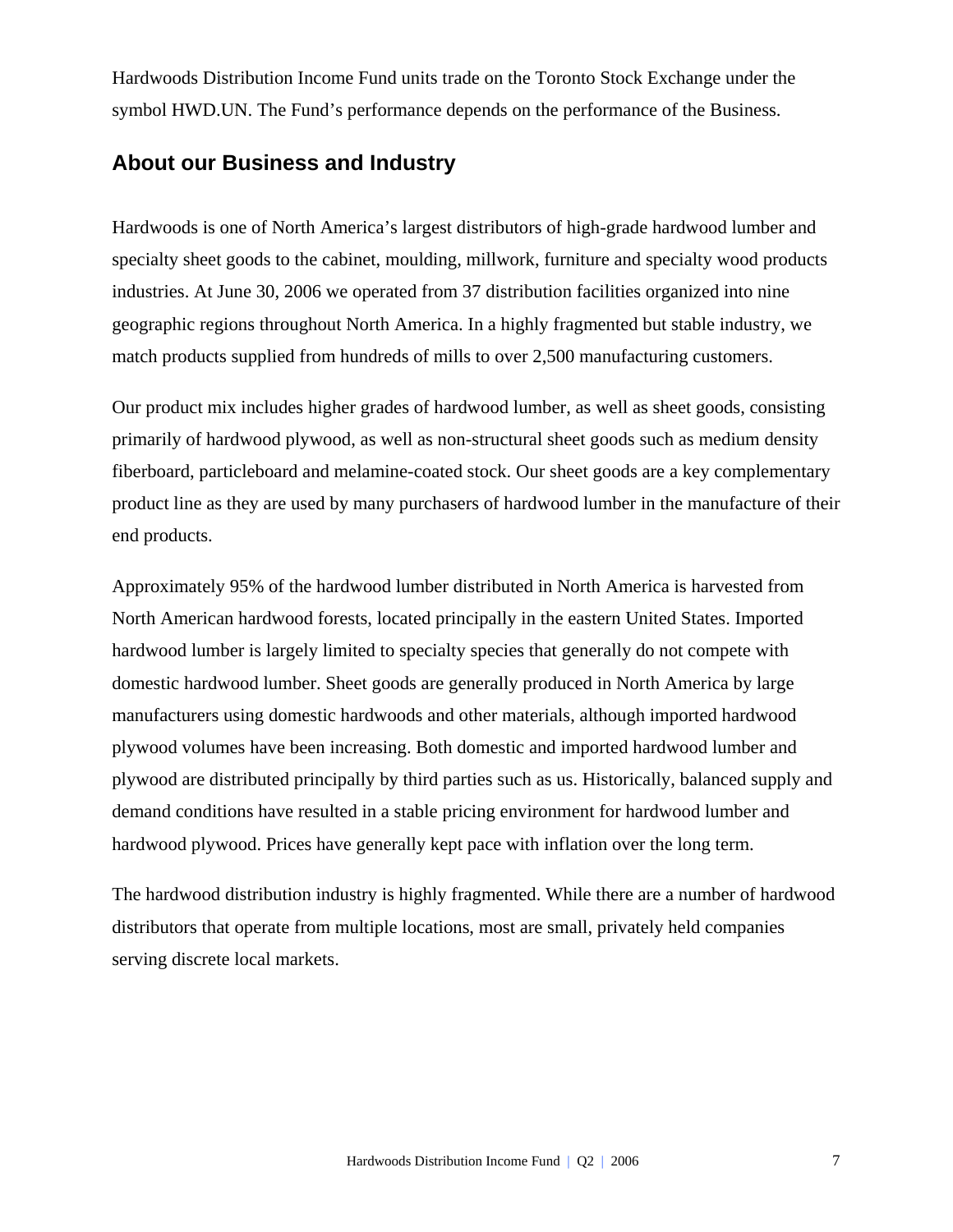### **Non-GAAP Measures – EBITDA and Distributable Cash**

References to "EBITDA" are to earnings before interest, income taxes, depreciation and amortization, mark-to-market adjustments on foreign currency contracts and the non-controlling interest in earnings. Management believes that, in addition to net income or loss, EBITDA is a useful supplemental measure of performance and cash available for distribution prior to debt service, changes in working capital, capital expenditures and income taxes.

EBITDA is not an earnings measure recognized by generally accepted accounting principles in Canada ("GAAP") and does not have a standardized meaning prescribed by GAAP. Investors are cautioned that EBITDA should not replace net income or loss (as determined in accordance with GAAP) as an indicator of our performance, or to cash flows from operating, investing and financing activities or as a measure of our liquidity and cash flows. Our method of calculating EBITDA may differ from the methods used by other issuers. Therefore, our EBITDA may not be comparable to similar measures presented by other issuers.

Distributable Cash of the Fund is a non-GAAP measure generally used by Canadian open-ended income funds as an indicator of financial performance. We define Distributable Cash as net earnings before depreciation, amortization, future income taxes, non-controlling interest, gains or losses on the sale of property, plant and equipment, and mark-to-market adjustments on foreign currency contracts, and after capital expenditures and contributions to any reserves that the Board of Trustees deem to be reasonable and necessary for the operation of the Fund.

Our Distributable Cash may differ from similar computations as reported by other similar entities and, accordingly, may not be comparable to distributable cash as reported by such entities. We believe that our Distributable Cash is a useful supplemental measure that may assist prospective investors in assessing the return on their investment in Class A Units.

#### **Second Quarter Overview and Outlook**

Half way through 2006, market demand for Hardwood's products continues to be solid. Our US business, which accounts for approximately two-thirds of our sales, is achieving particularly strong results. Our two new branches opened in the third quarter of 2005 in Minneapolis and Illinois are performing in line with expectations, and all of our US regions are experiencing increased sales demand.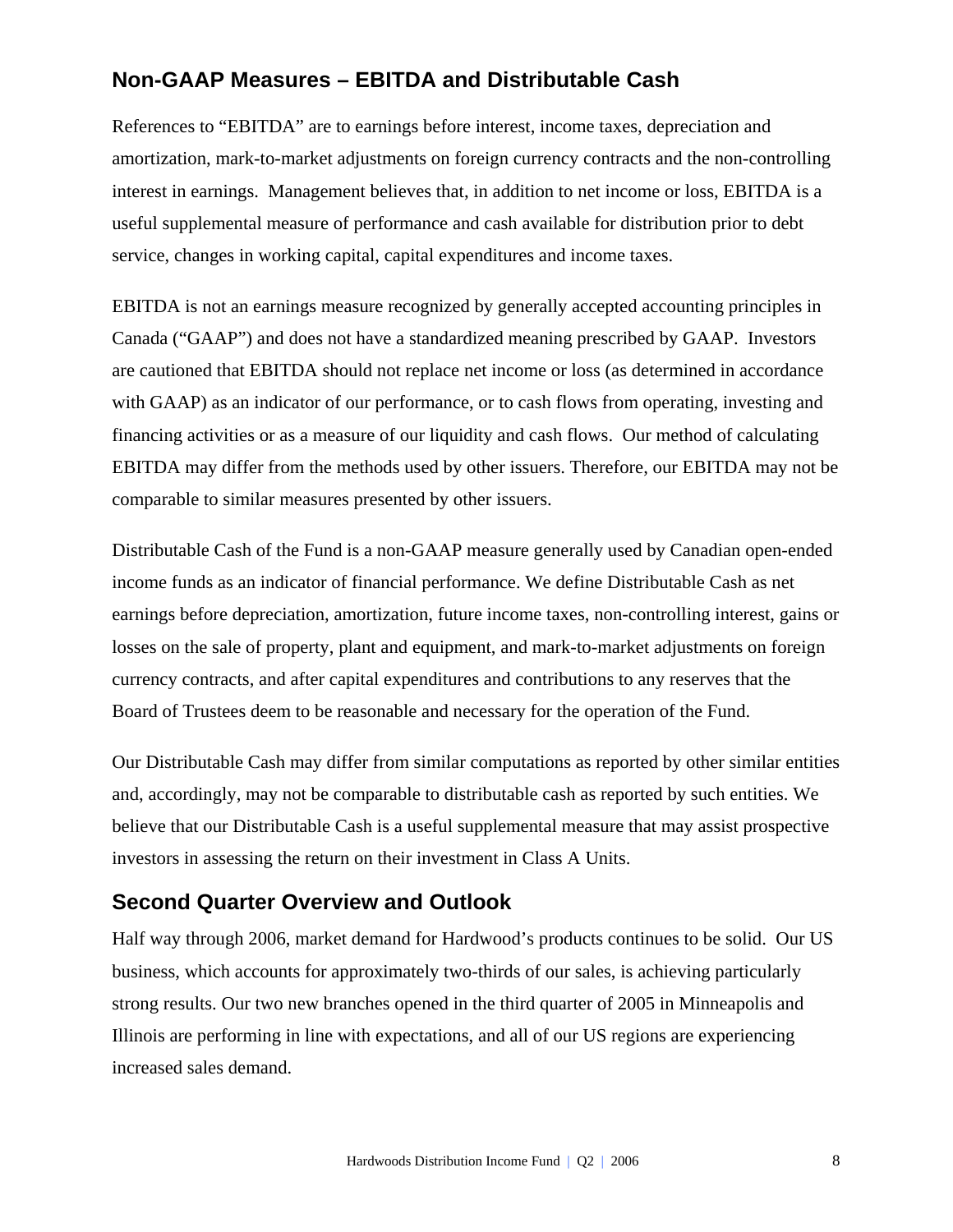US sales for both the second quarter and first half of 2006, before considering the impact of foreign exchange, increased 18% compared to the same periods in 2005. While the strengthening Canadian dollar undermined some of this growth when sales were converted to Canadian dollars, we are pleased with these results and see the opportunity for continued growth in the US.

Demand in Canada, which accounts for approximately one third of our sales, is more subdued. During the first half of 2006, sales in our Canadian business grew by just 1.9%. A stronger Canadian dollar is a factor in this more moderate sales performance, and affects our Canadian business on two fronts. First, for those hardwood products which are sourced from the United States in US dollars, a stronger Canadian dollar reduces the Canadian dollar purchase price that we pay to buy hardwood lumber from mills in the United States. When this product is resold to our Canadian customers, it is also at a lower Canadian dollar equivalent selling price, which effectively reduces our revenues in Canada. Second, the competitiveness of some of our customers comes under pressure with the continued strengthening of the Canadian dollar. To the extent our Canadian customers rely on selling their products into the US market, these customers see their revenues effectively reduced as the Canadian dollar gains strength. Although we would like to achieve stronger growth in our Canadian business, we believe that maintaining and modestly growing sales in Canada represents a solid result.

Our gross profit margin was below expectations for the first six months of 2006, averaging 17.9%, compared to 18.8% during the same period in 2005. The benefit of sales gains on gross profits has been largely lost due to the 0.9% decline in gross profit margin. Efforts to reduce inventory at some locations during the first quarter of 2006 were a key factor in this result. While second quarter margins of 18.2% were higher than the 17.7% achieved in the first quarter of 2006, our objective is to return our gross margin percentage to the 18.6% range, which we consider to be more typical and appropriate for our business. Aside from basic disciplined selling practices, the continued introduction of import products, which is discussed later, is expected to play a longer term role in helping us achieve our objective.

During the first six months of 2006, we continued to experience increased operating costs, particularly in the area of personnel costs. Although our ratio of the number of employees to the dollar volume of underlying sales activity remains in line with historical performance, the cost of employees continues to rise. Competitive wage pressures, along with rising costs associated with delivery of our US medical plan to employees, have been significant contributors to the higher costs. Other factors in the higher cost base include an increase in bad debt expense, reflecting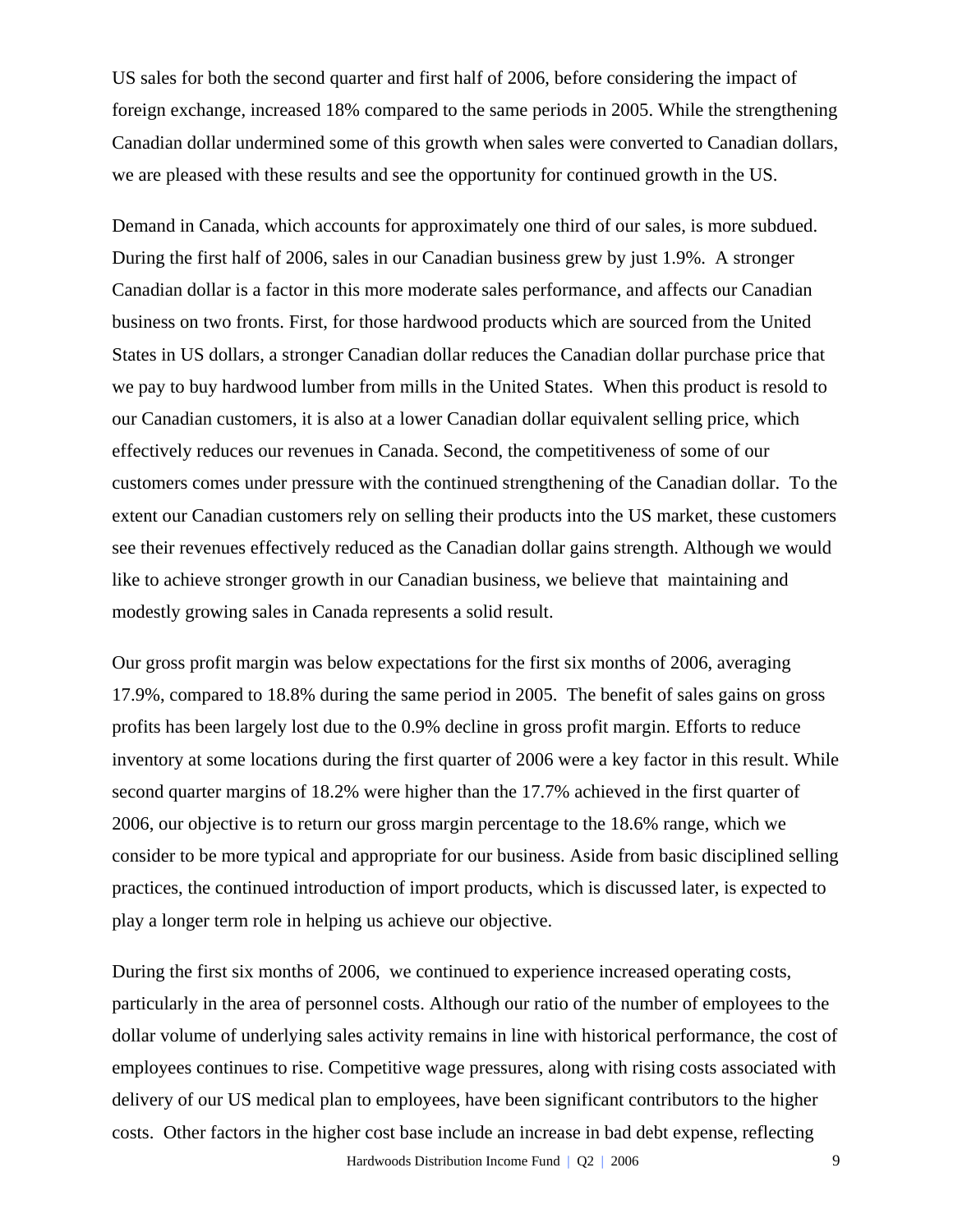increased sales activity and estimates regarding current and expected collection trends. Premises expense is also up, primarily reflecting rent increases in the ordinary course of business at our leased facility locations. With respect to borrowing costs, our year-to-date interest expense increased 69%. Higher bank borrowings to finance increased sales activity and associated working capital growth is a primary driver of the increased interest expense, along with a continued upward trend in interest rates.

Overall, cost increases have outpaced gross profit growth during the first half of 2006, exerting downward pressure on bottom line results. EBITDA and net income for the first six months were down by 9.8% and 9.0%, respectively, compared to the same period a year ago. To help offset this trend, every effort is being made to stabilize or reduce costs within our control. As an example, we closed our Regina, Saskatchewan operation at the end of the second quarter. This location had limited opportunity for growth, and the resources in that location can be better used in markets with higher potential for sales and profit expansion.

A significant portion of the cost increases affecting our business are driven by the competitive and economic environment, and accordingly are not expected to abate. Maintaining sales growth at disciplined gross profit margins is important to offset cost pressures in the business and ultimately improve the bottom line. Sales growth has already been well established in 2006. But as described earlier, gross profit margin needs to improve, and is a focus area for management. Had our year-to-date gross profit margin performed at its historic level of approximately 18.6%, EBITDA for the first six months of 2006 would have been on par with the same period in 2005.

With growth in sales comes the need for additional working capital in the form of inventory and accounts receivable. On July 31, 2006, the Trustees of the Fund announced a 20% reduction to the current rate of monthly distributions paid to public unitholders. This step was taken to retain more cash, which will allow us to finance the additional working capital necessary to maintain sales growth. Had monthly distributions been at the reduced monthly distribution rate of \$0.068 per unit in the first half of 2006, the payout ratio would have been 72%. The Fund anticipates operating with a payout ratio in this range moving forward.

Strategically, we continue to focus on China as an emerging source of high quality, value-added products to introduce into our product mix. In addition to our established Dragon  $\text{Ply}^{\text{TM}}$ hardwood plywood products, we are making progress in the introduction of our branded Rely-A-Form<sup>TM</sup> film faced plywood for use in the concrete forming industry. Additional new import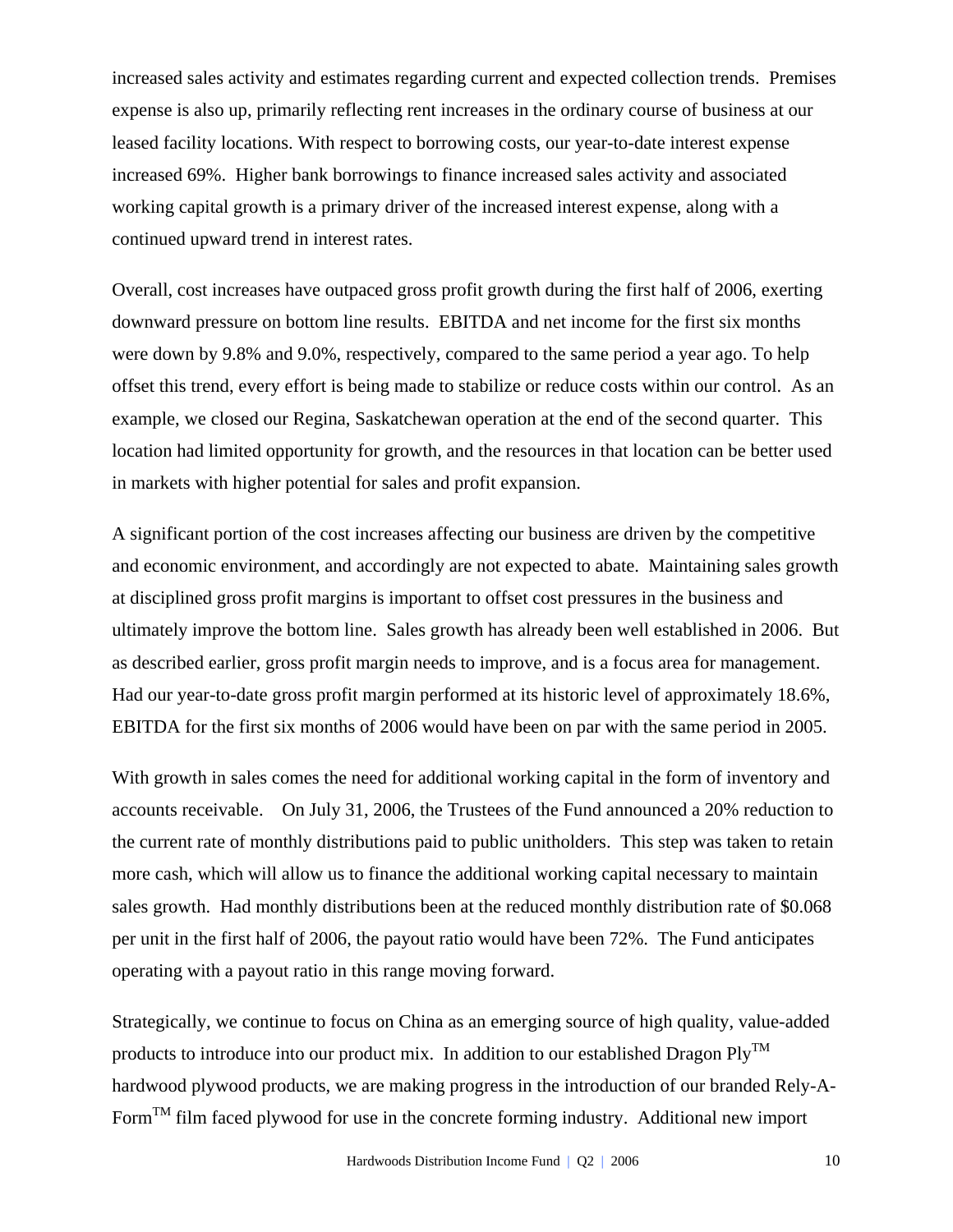products from China are also in development. Sourcing products from China typically carries a cost advantage, and our import program is expected to make a positive contribution to sustaining or increasing Hardwoods' gross profit margin. To support our commitment to our Chinese import program, we intend to establish a full-time representative in China in the third quarter of 2006.

Looking ahead, we are pleased with our sales momentum thus far in 2006. We expect continued strong sales growth in the US, and flat to moderate sales growth in Canada in the latter half of 2006. The third quarter of 2006 will have approximately four fewer selling days than the comparative quarter in 2005, a difference of approximately 6%, which will have an impact on third quarter comparative results. We improved our gross profit margin in the second quarter and expect to continue to progress in this area in the third quarter. Ongoing review of operations to contain expenses will continue. Maintaining sales growth and getting gross profit margin back to historic levels to offset our higher costs of doing business will remain key areas of operational focus for the balance of the year.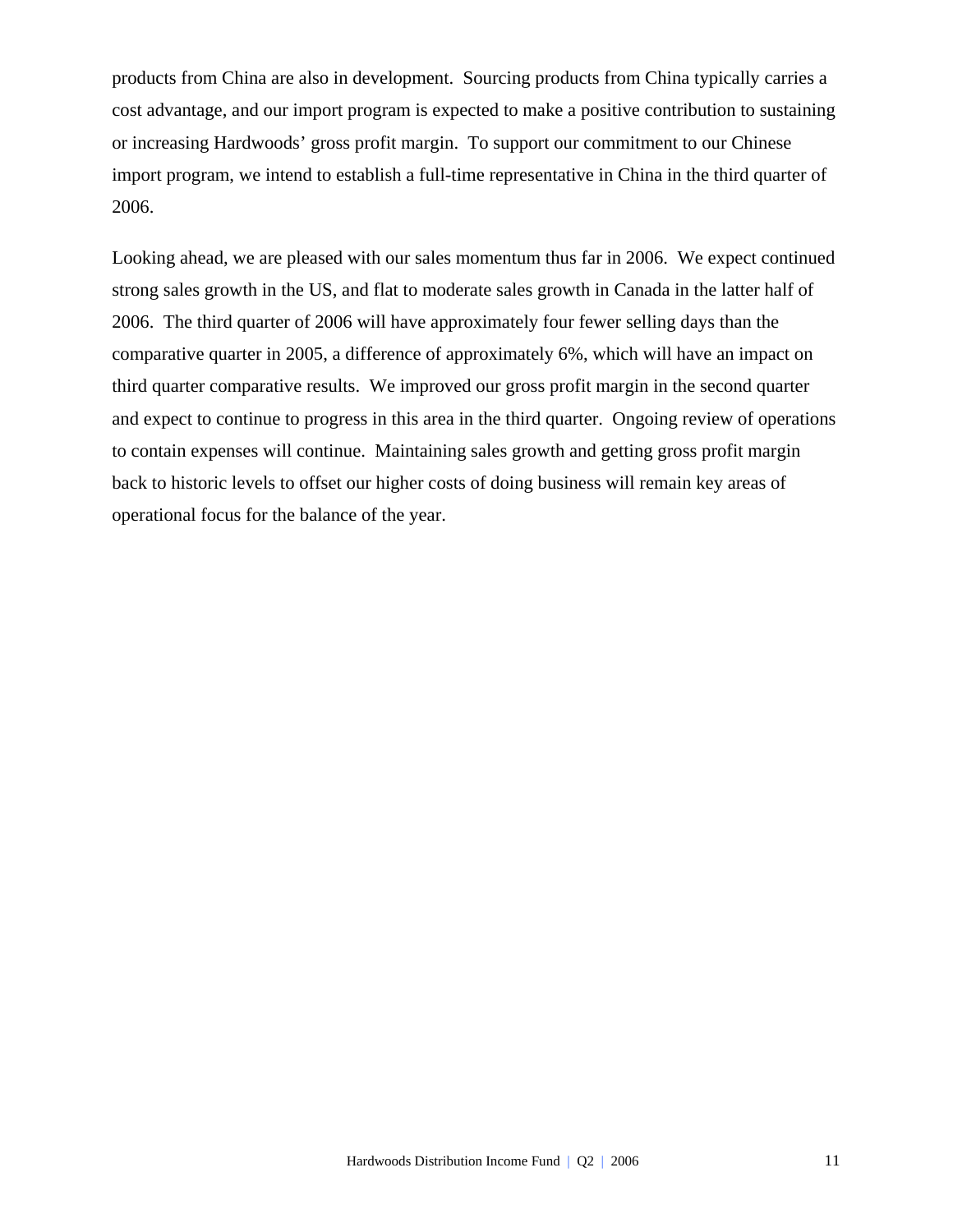#### **Results of Operations Three months ended June 30, 2006 and June 30, 2005**

**Selected Unaudited Consolidated Financial Information (in thousands of Canadian dollars)**

|                                                         | For the three months | For the three months |
|---------------------------------------------------------|----------------------|----------------------|
|                                                         | Ended June 30,       | Ended June 30,       |
|                                                         | 2006                 | 2005                 |
| Total sales                                             | \$<br>95,054         | \$<br>91,852         |
| Sales in the US (US\$)                                  | 58,660               | 49,577               |
| Sales in Canada                                         | 29,199               | 30,223               |
| Gross profit                                            | 17,259               | 17,413               |
| Gross margin %                                          | 18.2%                | 19.0%                |
| Selling and administrative expenses                     | 11,196               | 10,835               |
| Realized gain on foreign currency contracts             | (364)                | (113)                |
| Earnings before interest, taxes, depreciation and       | \$<br>6,427          | \$<br>6,691          |
| amortization and non-controlling interest ("EBITDA")    |                      |                      |
| Add (deduct):                                           |                      |                      |
| Amortization                                            | (526)                | (567)                |
| Interest                                                | (827)                | (478)                |
| Mark-to-market adjustment on foreign currency contracts | 754                  | (410)                |
| Non-controlling interest                                | (1,165)              | (1,047)              |
| Income taxes                                            | (724)                | (747)                |
| Net earnings for the period                             | \$<br>3,939          | \$<br>3,442          |
| Basic and fully diluted earnings per Class A Unit       | \$<br>0.273          | \$<br>0.239          |
| Average Canadian dollar/US dollar exchange rate         | 1.1219               | 1.2431               |

#### **Sales**

For the three-month period ended June 30, 2006, sales were \$95.1 million, up 3.5% from \$91.9 million in the second quarter of 2005. The growth in our sales reflects an 11.2% increase in underlying sales activity, partially offset by a 7.7% reduction to sales due to the negative foreign exchange impact of a strengthening Canadian dollar. Approximately two-thirds of Hardwoods sales are generated in the United States in US dollars. Accordingly, a strengthening Canadian dollar has a negative top line impact when we translate US sales to Canadian dollars for reporting purposes. The average Canadian dollar exchange rate in the second quarter of 2006 was \$1.1219, compared to \$1.2431 in the second quarter of the prior year. Had exchange rates remained consistent with 2005 levels, total sales for the second quarter of 2006 would have been \$7.0 million higher, at \$102.1 million.

The 11.2% increase in underlying sales activity reflects continued strong sales growth in our US business and a slight decline in sales in our Canadian business. Sales in the United States, as measured in US dollars, increased 18.3% to \$58.7 million, compared to \$49.6 million during the same quarter in 2005. This improvement reflects the contribution of two new branches opened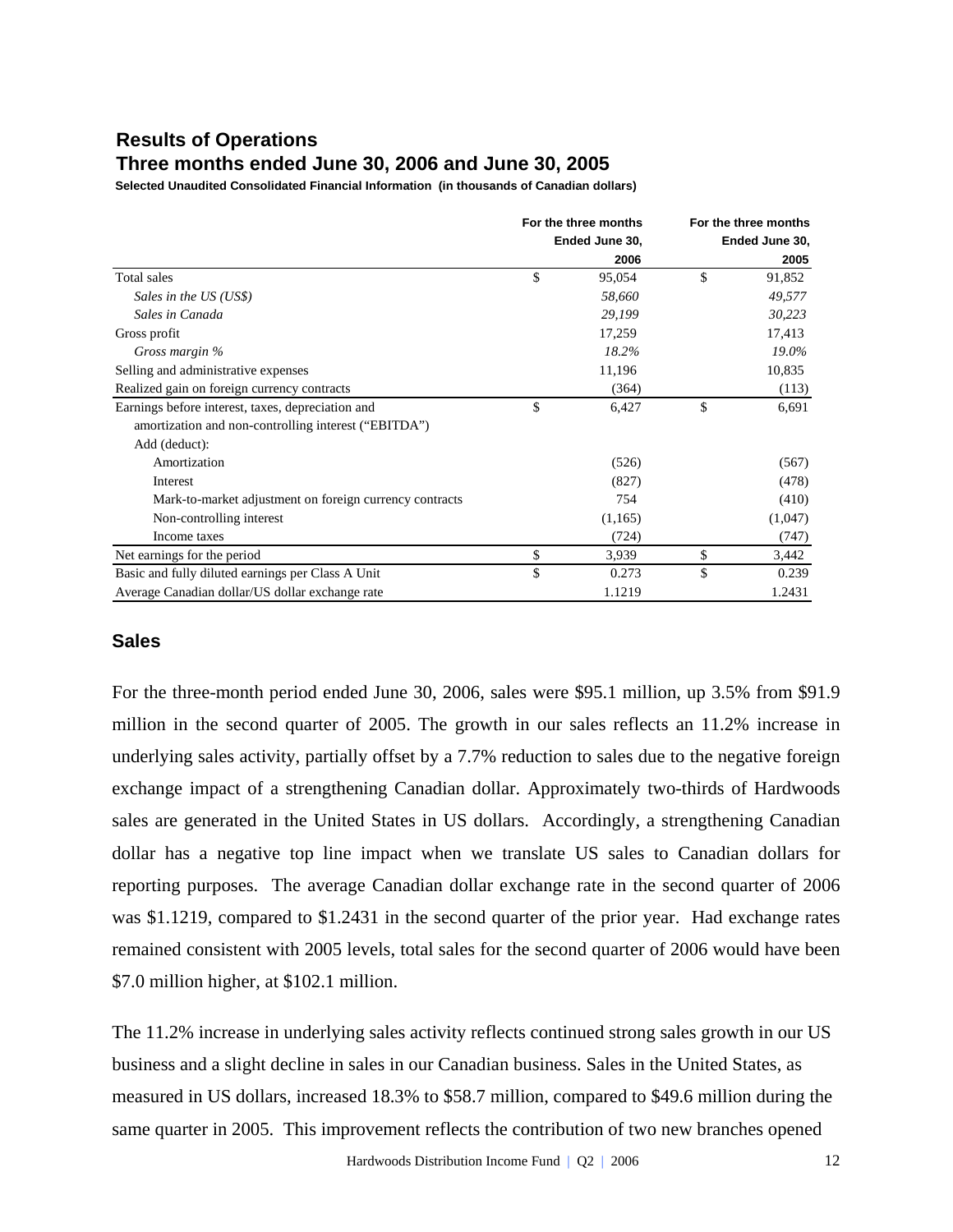in late 2005 in Minneapolis, Minnesota and Arthur, Illinois. In addition, all regions in the US recorded positive sales growth in the quarter, benefiting from investments in personnel and facility enhancements made in 2005.

Hardwoods sales in Canada as measured in Canadian dollars declined 3.4% to \$29.2 million, from \$30.2 million during the second quarter of 2005. The change in Canadian sales is due largely to impacts related to the strengthening Canadian dollar.

#### **Gross Profit**

Gross profit for the three months ended June 30, 2006 was \$17.3 million, a decrease of \$0.1 million, or 0.9%, from \$17.4 million in the second quarter of 2005. The decrease in gross profit reflects the 3.5% increase in sales being fully offset by a lower gross profit margin of 18.2%, compared to 19.0% in the second quarter of 2005. The 18.2% gross profit margin in the second quarter of 2006 is an improvement from the 17.7% gross profit margin achieved in the first quarter of 2006.

#### **Selling and Administrative Expenses**

For the three-month period ended June 30, 2006, selling and administrative expenses were \$11.2 million, up \$0.4 million, or 3.3%, from \$10.8 million in the three-month period ended June 30, 2005. The benefit of the stronger Canadian dollar on the conversion of selling and administrative expenses at our US operations reduced costs by \$0.8 million. Higher people costs as a result of competitive wage pressures and higher US medical expenses were significant contributors to the cost increase in the quarter. Second quarter selling and administrative expenses, as a percentage of sales, was 11.8% in both the 2005 and 2006 periods.

#### **Realized Gain on Foreign Currency Contracts**

The Fund realized gains of \$0.4 million on maturing foreign currency contracts during the second quarter, up \$0.1 million from the same period in 2005. This improvement reflects the strengthening of the Canadian dollar in the second quarter of 2006, compared to the second quarter of 2005. The terms of our foreign currency contracts and the Fund's use of currency derivatives to mitigate the economic impact of fluctuations between the Canadian and United States dollar is described under Financial Instruments on page 22 of this report.

#### **EBITDA**

EBITDA was \$6.4 million in the second quarter of 2006, down \$0.3 million from \$6.7 million in the same period in 2005. The decrease in EBITDA reflects the \$0.1 million decrease in gross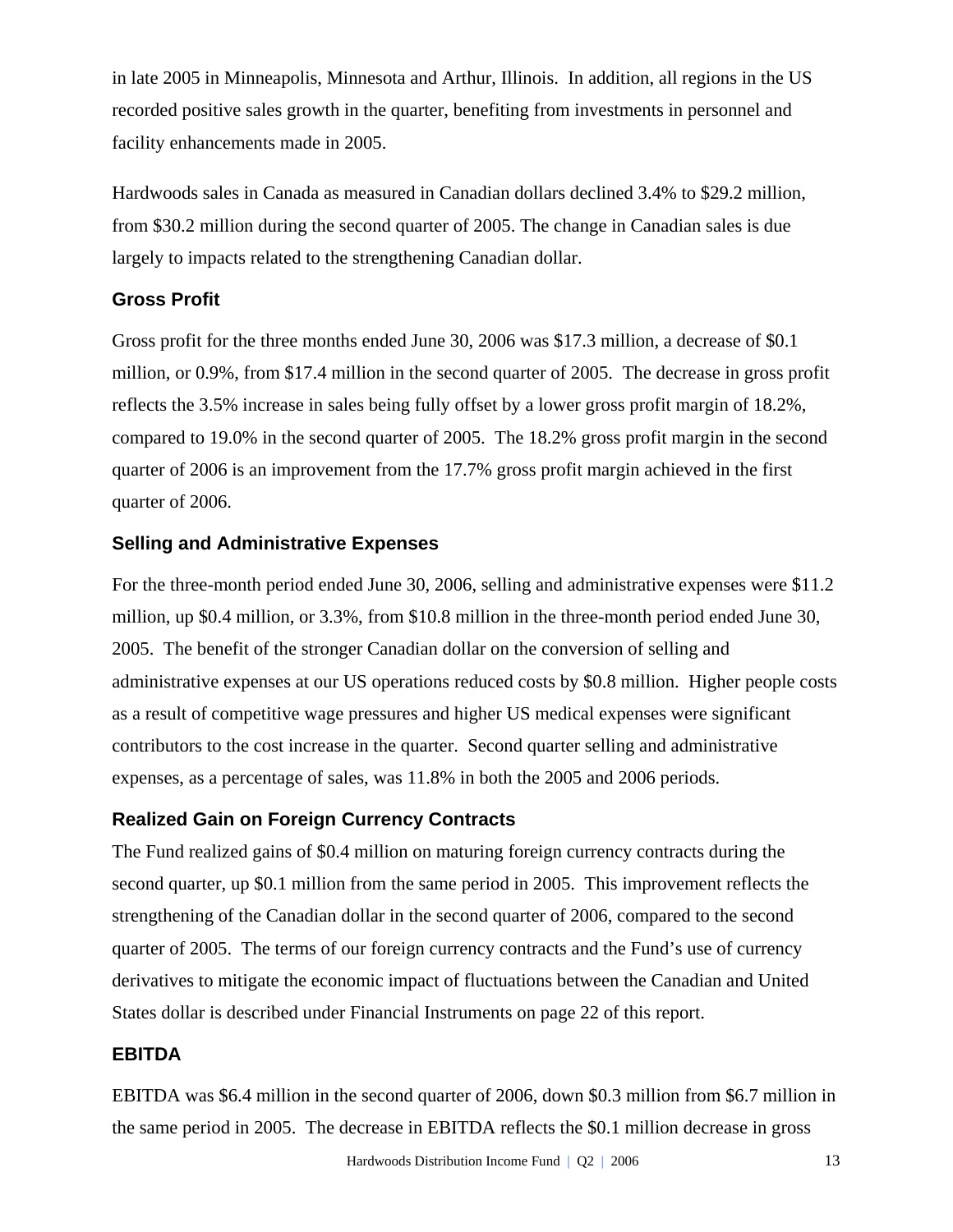profit and the \$0.4 million increase in selling and administrative expenses, partially offset by the \$0.3 million increase in realized gains on foreign currency contracts.

#### **Interest Expense**

Interest expense for the three-month period ended June 30, 2006 was \$0.8 million, up \$0.3 million, or 73%, from \$0.5 million in Q2 2005. The increase in interest expense reflects higher average advances under operating lines of credit available to subsidiaries of the Fund, and increases in market borrowing rates. Higher borrowing reflects the financing of additional working capital (accounts receivable and inventory) to support sales growth within the Business. Further discussion of our borrowing arrangements can be found under Revolving Credit Facilities on page 20 of this report.

#### **Other Income**

The mark-to-market valuation of our outstanding foreign currency contracts resulted in an adjustment gain of \$0.8 million in the second quarter of 2006, compared to a \$0.4 million adjustment loss in the same period in 2005. As of June 30, 2006, our foreign currency contracts continued to be an asset to the Fund, having a fair value of \$3.0 million. We continue to monitor our foreign currency contract policy to mitigate the impact of foreign exchange fluctuations on Canadian dollar distributions generated by our US operations. Further discussion of our foreign currency contracts can be found under Financial Instruments on page 22 of this report.

#### **Net Earnings**

Net earnings for the three months ended June 30, 2006 were \$3.9 million, compared to \$3.4 million in the comparative period in 2005. The \$0.5 million increase in net earnings primarily reflects a \$1.2 million increase in mark-to-market adjustment on foreign currency contracts, partially offset by a \$0.3 million decrease in EBITDA, and a \$0.3 million increase in interest expense.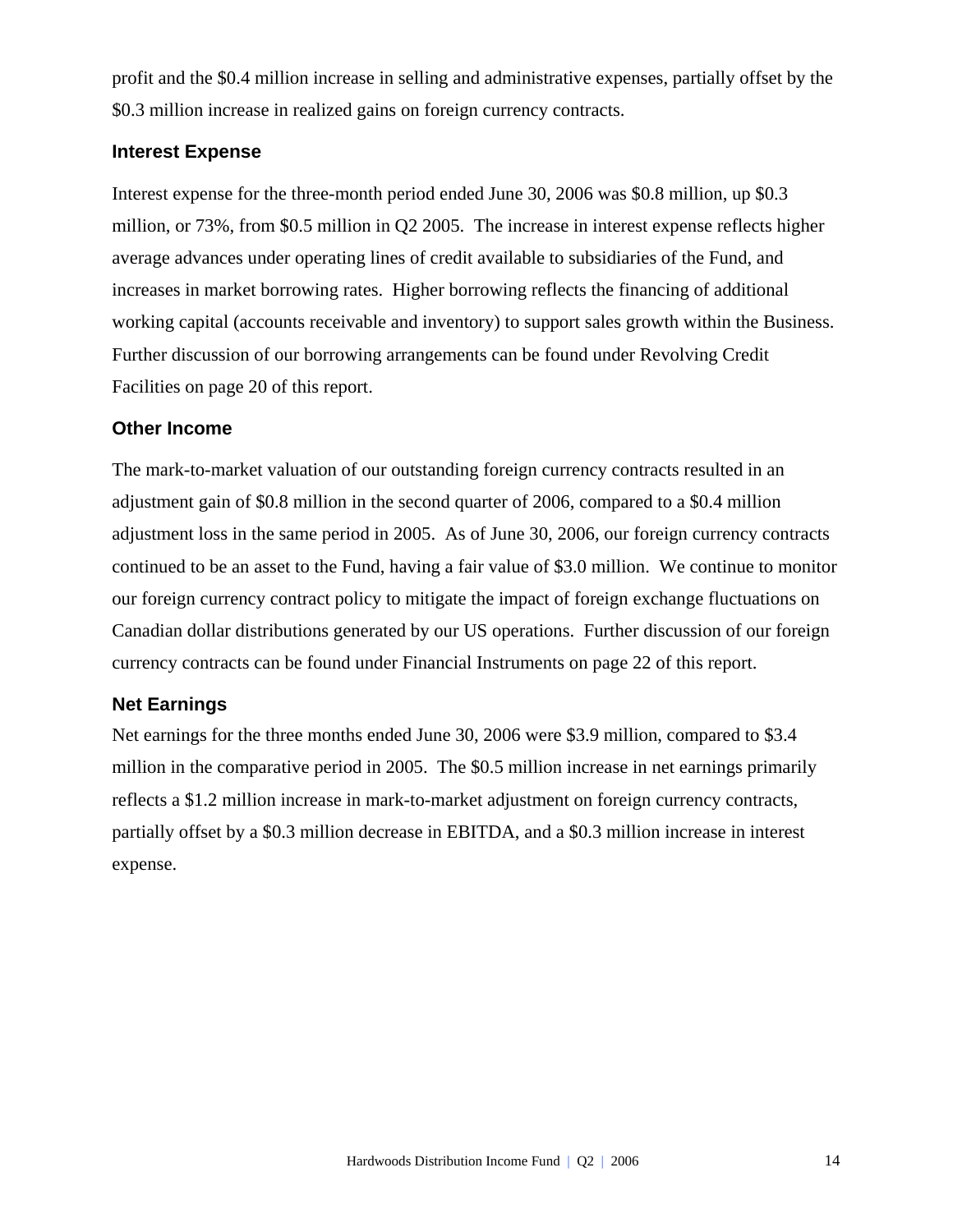#### **Results of Operations - Six month period ended June 30, 2006 and June 30, 2005**

**Selected Unaudited Consolidated Financial Information (in thousands of Canadian dollars)**

|                                                         | For the six months | For the six months |
|---------------------------------------------------------|--------------------|--------------------|
|                                                         | Ended June 30,     | Ended June 30,     |
|                                                         | 2006               | 2005               |
| Total sales                                             | \$<br>188,434      | \$<br>176,879      |
| Sales in the US (US\$)                                  | 114,293            | 96,837             |
| Sales in Canada                                         | 58,345             | 57,247             |
| Gross profit                                            | 33,768             | 33,232             |
| Gross margin %                                          | 17.9%              | 18.8%              |
| Selling and administrative expenses                     | 23,415             | 21,320             |
| Realized gain on foreign currency contracts             | (653)              | (287)              |
| Earnings before interest, taxes, depreciation and       | \$<br>11,006       | \$<br>12,199       |
| amortization and non-controlling interest ("EBITDA")    |                    |                    |
| Add (deduct):                                           |                    |                    |
| Amortization                                            | (1,048)            | (1,150)            |
| Interest                                                | (1,531)            | (905)              |
| Mark-to-market adjustment on foreign currency contracts | 300                | (683)              |
| Non-controlling interest                                | (1,745)            | (1,892)            |
| Income taxes                                            | (1,175)            | (1,185)            |
| Net earnings for the period                             | \$<br>5,807        | \$<br>6,384        |
| Basic and fully diluted earnings per Class A Unit       | \$<br>0.403        | \$<br>0.443        |
| Average Canadian dollar/US dollar exchange rate         | 1.1382             | 1.2354             |

#### **Sales**

Sales for the six-month period ended June 30, 2006 were \$188.4 million, up 6.5% from \$176.9 million in the same period in 2005. The improvement in total sales reflects a 12.8% increase in underlying sales activity, partially offset by a 6.3% reduction to sales due to a negative foreign exchange impact.

The negative foreign exchange impact reflects a strengthening Canadian dollar, which had an average exchange value of \$1.1382 relative to the US dollar during the six months ended June 30, 2006, compared to \$1.2354 in the first half of 2005. Had exchange rates remained consistent with 2006 levels, total sales for the first quarter of 2006 would have been \$11.1 million higher, at \$199.5 million.

The 12.8% increase in underlying sales activity reflects strong year-to-date sales growth in our US business and modest growth in our Canadian business. Sales in the United States, as measured in US dollars, increased 18.0% to \$114.3 million in the first six months of 2006, compared to \$96.8 million during the same period in 2005. All regions of our US business have experienced positive sales growth in 2006.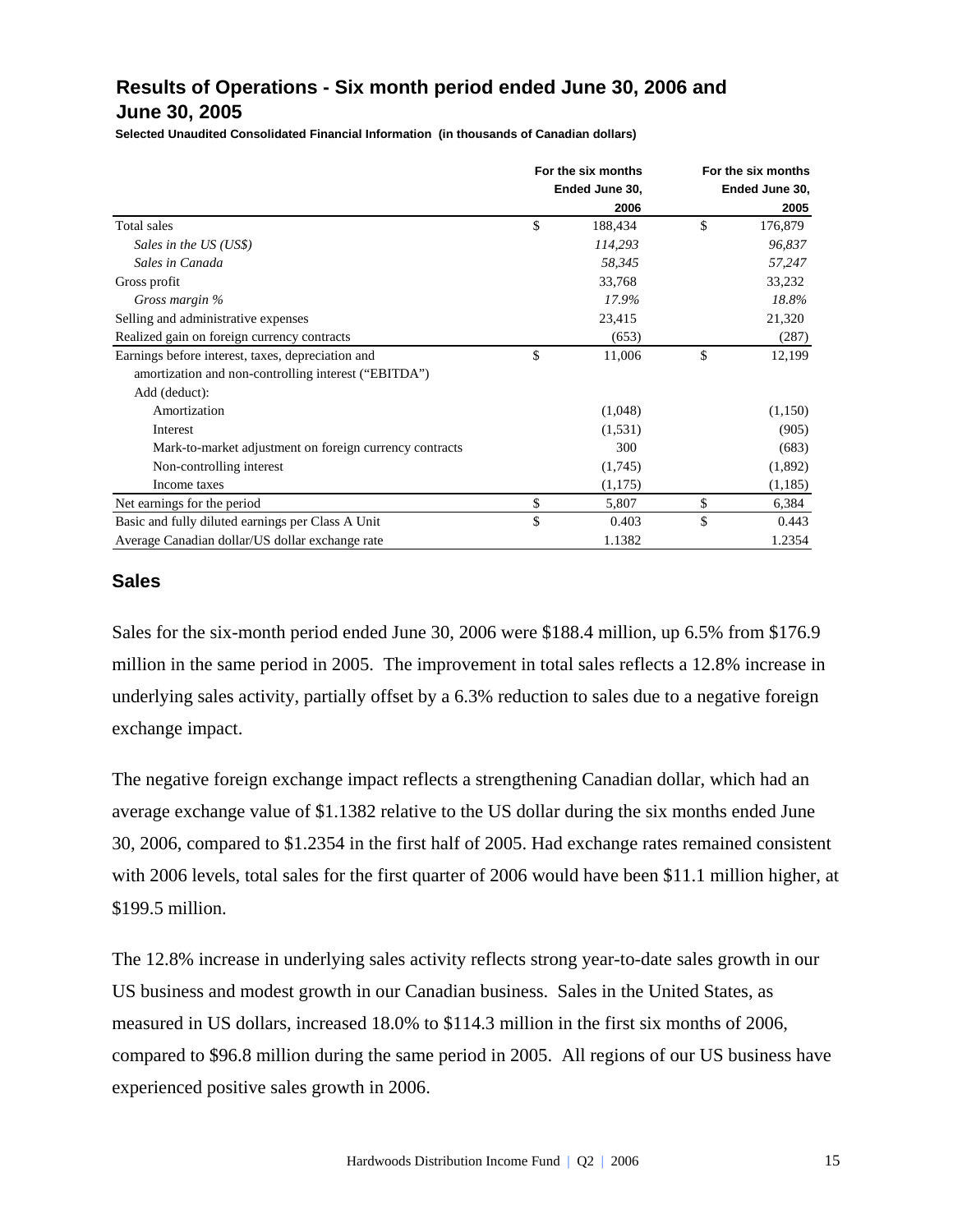In Canada, first-half sales, as measured in Canadian dollars, were \$58.3 million, up 1.9% from \$57.2 million in the comparative period in 2005. Sales growth in Canada did not match that achieved in the United States, in part due to the strengthening Canadian dollar.

#### **Gross Profit**

Gross profit for the six-month period ending June 30, 2006 was \$33.8 million, an increase of \$0.6 million, or 1.6%, from \$33.2 million in the first six months of 2005. The modest increase in gross profit reflects the benefit of a 6.5% increase in sales being substantially offset by a lower gross profit margin. Gross profit margin was 17.9% in the first half of 2006, compared to 18.8% in the same period in 2005. First-quarter efforts to reduce inventory through lower selling prices at some locations contributed to the reduction in gross profit margin. Gross profit margin improved in the second quarter compared to the first quarter of 2006, and is expected to strengthen further in the third quarter.

#### **Selling and Administrative Expenses**

For the six months ended June 30, 2006, selling and administrative expenses were \$23.4 million, up \$2.1 million, or 9.8%, from \$21.3 million in the first half of 2005. The benefit of the stronger Canadian dollar on the conversion of our selling and administrative expenses at our US operations reduced expenses by \$1.3 million. As a percentage of sales, selling and administrative expenses in the first six months of 2006 were 12.4% of sales, compared to 12.1% in the comparative period in 2005.

Higher costs continue to be a challenge. Rising people costs is the most significant area of expense increase. Although the ratio of the number of employees in the business compared to the dollar volume of underlying sales activity remains in line with historic performance for the Business, the cost of those employees continues to rise. Competitive wage pressures, along with rising costs associated with delivery of our US medical plan to employees, have been significant contributors to higher people costs. Bad debt expense is also up from the prior year, reflecting increased sales activity in 2006 as well as estimates regarding current and expected collection trends. Premises expense is a third area of notable cost increase, primarily reflecting rent increases in the ordinary course of business at our leased facility locations.

#### **Realized Gain on Foreign Currency Contracts**

The Fund realized gains of \$0.7 million on foreign currency contracts which matured during the six months ended June 30, 2006, compared to \$0.3 million in the comparative period in 2005. The higher gains on realized foreign currency contracts reflect the continued strengthening of the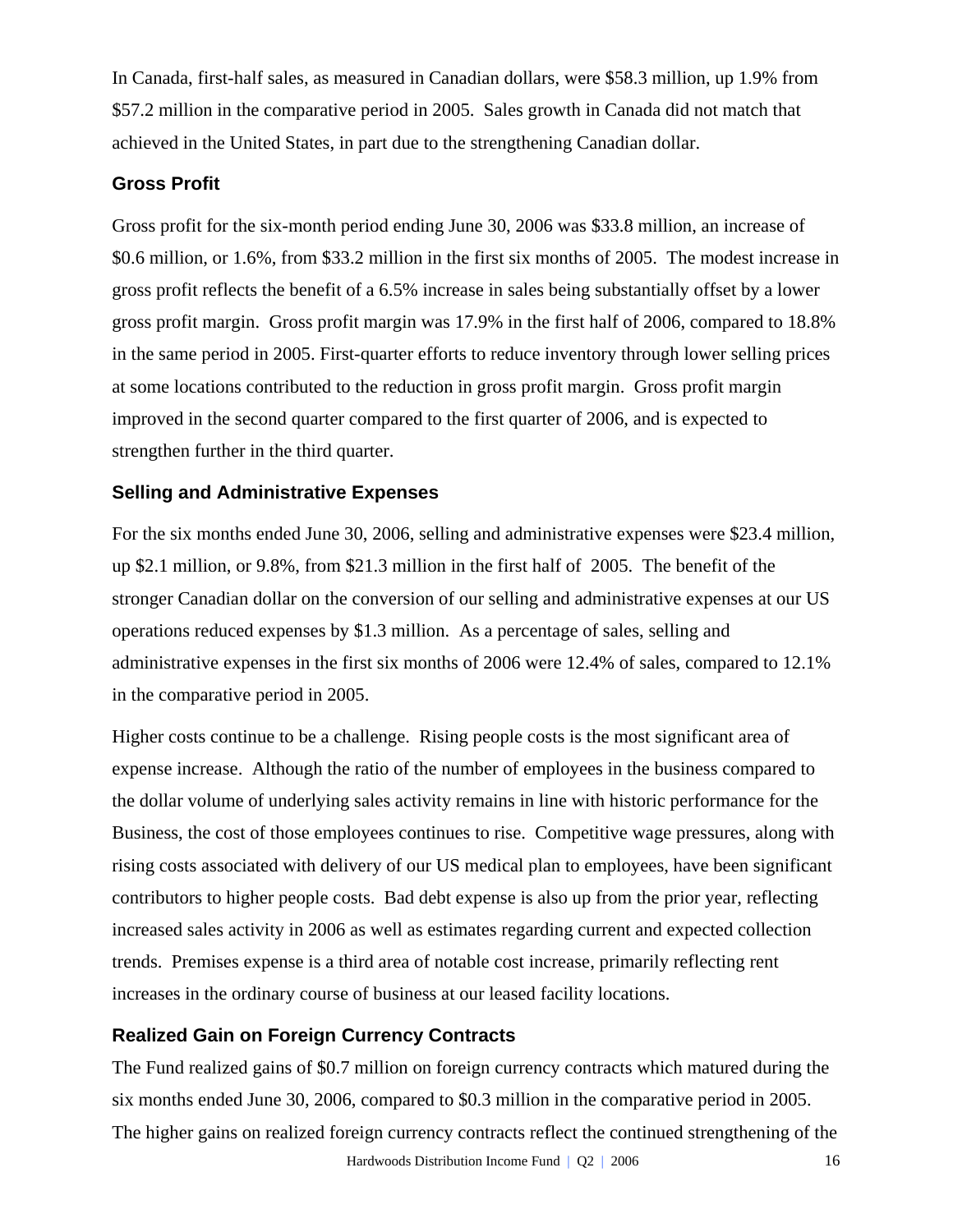Canadian dollar in the first half of 2006 compared to the first half of 2005. The terms of our foreign currency contracts and the Fund's use of currency contracts to mitigate the economic impact of fluctuations between the Canadian and United States dollar is described under Financial Instruments on page 22 of this report.

#### **EBITDA**

EBITDA was \$11.0 million for the six-month period ended June 30, 2006, down \$1.2 million from \$12.2 million in the same period in 2005. The decrease in EBITDA reflects the \$2.1 million increase in selling and administrative expenses, partially offset by the \$0.6 million improvement in gross profit and a \$0.4 million increase in realized gains on foreign currency contracts.

#### **Interest Expense**

First half interest expense was \$1.5 million, up \$0.6 million from \$0.9 million in the comparative period in 2005. Higher average advances on operating lines of credit were the primary driver of increased interest expense, along with higher borrowing rates in the market. The increased draw on our operating lines of credit was used to finance higher sales activity and associated working capital growth. Further discussion of our borrowing arrangements can be found under Revolving Credit Facilities on page 20 of this report.

#### **Other Income**

The mark-to-market valuation of our outstanding foreign currency contracts resulted in an adjustment gain of \$0.3 million in the six months ended June 30, 2006, compared to a \$0.7 million adjustment loss in the same period in 2005. As of June 30, 2006, our foreign currency contracts continued to be an asset to the Fund, having a fair value of \$3.0 million. We continue to monitor our foreign currency contract policy to mitigate the impact of foreign exchange fluctuations on Canadian dollar distributions generated by our U.S. operations. Further discussion of our foreign currency contracts can be found under Financial Instruments on page 22 of this report.

#### **Net Earnings**

Net earnings for the six months ended June 30, 2006 were \$5.8 million, compared to \$6.4 million in the first half of 2005. The \$0.6 million decrease in net earnings primarily reflects the \$1.2 million decrease in EBITDA and a \$0.6 million increase in interest expense. This was partially offset by a \$1.0 million increase in mark-to-market adjustment on foreign currency contracts, a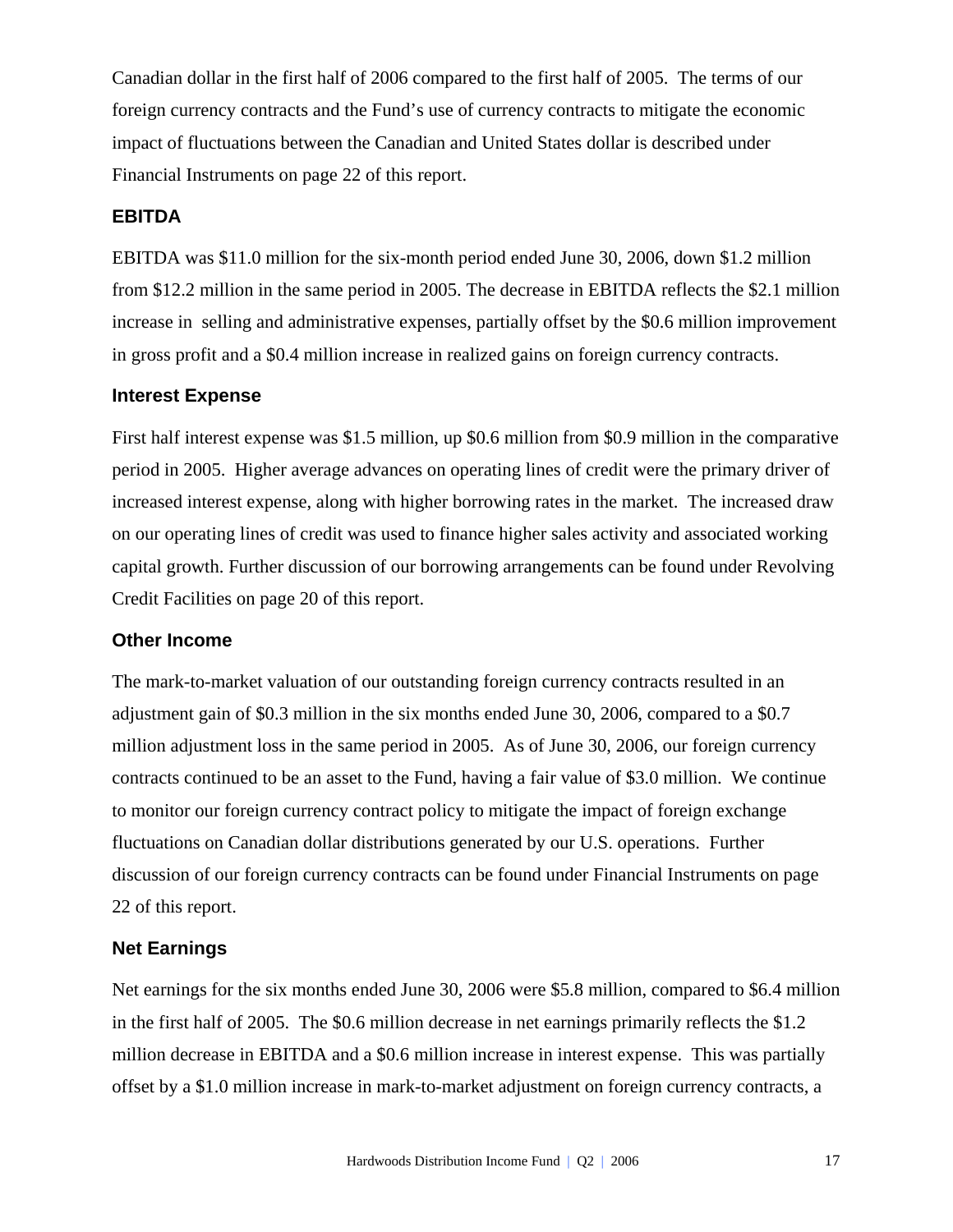\$0.1 million reduction in amortization expense, and a \$0.1 million reduction in non-controlling interest as a result of lower profits during the first six months of the year.

### **Liquidity**

#### **Distributable Cash and Cash Distributions**

**Selected Unaudited Consolidated Financial Information (in thousands of dollars except per unit amounts)**

|                                                           | For the<br>three months<br><b>June 30,</b><br>2006 | For the<br>three months<br><b>June 30,</b><br>2005 |              | For the<br>six months<br><b>June 30,</b><br>2006 |              | For the<br>six months<br><b>June 30,</b><br>2005 |
|-----------------------------------------------------------|----------------------------------------------------|----------------------------------------------------|--------------|--------------------------------------------------|--------------|--------------------------------------------------|
| Net cash provided by operating activities                 | \$<br>3,263                                        | \$<br>7,736                                        | \$           | 2,054                                            | \$           | 9,534                                            |
| Increase (decrease) in non-cash operating working capital | 1,959                                              | (2,037)                                            |              | 6,818                                            |              | 1,117                                            |
| Cash flow from operations before changes in non-cash      |                                                    |                                                    |              |                                                  |              |                                                  |
| operating working capital                                 | 5,222                                              | 5,699                                              |              | 8,872                                            |              | 10,651                                           |
| Capital expenditures                                      | (506)                                              | (226)                                              |              | (759)                                            |              | (455)                                            |
| Distributable cash                                        | 4,716                                              | \$<br>5,473                                        | S            | 8,113                                            | $\mathbb{S}$ | 10,196                                           |
| Distributions relating to the period:                     |                                                    |                                                    |              |                                                  |              |                                                  |
| Class A Units                                             | $3,693$ <sup>(1)</sup>                             | 3,890                                              |              | $7,386$ <sup>(1)</sup>                           |              | 7,781                                            |
| <b>Class B Units</b>                                      | (2)                                                | 1,019                                              |              | (2)                                              |              | 2.005                                            |
|                                                           | \$<br>3,693                                        | 4,909                                              | $\mathbb{S}$ | 7,386                                            | S            | 9,786                                            |
| Outstanding units and per unit amounts:                   |                                                    |                                                    |              |                                                  |              |                                                  |
| Class A Units outstanding                                 | 14,410,000                                         | 14,410,000                                         |              | 14,410,000                                       |              | 14,410,000                                       |
| Class B Units outstanding                                 | 3,602,500                                          | 3,602,500                                          |              | 3,602,500                                        |              | 3,602,500                                        |
| <b>Total Units outstanding</b>                            | 18,012,500                                         | 18,012,500                                         |              | 18,012,500                                       |              | 18,012,500                                       |
| Distributable Cash per Unit                               | \$<br>0.262                                        | \$<br>0.304                                        | \$           | 0.450                                            | \$           | 0.566                                            |
| Distributions relating to the period:                     |                                                    |                                                    |              |                                                  |              |                                                  |
| Class A Units                                             | \$<br>(1)<br>0.256                                 | \$<br>0.270                                        | \$           | (1)<br>0.513                                     | \$           | 0.540                                            |
| <b>Class B Units</b>                                      | \$<br>(2)                                          | \$<br>0.283                                        | \$           | (2)                                              | \$           | 0.557                                            |
| <b>Total Units</b>                                        | \$<br>0.205                                        | \$<br>0.273                                        | \$           | 0.410                                            | \$           | 0.543                                            |
| (3)<br>Payout ratio                                       | 78.3%                                              | 89.7%                                              |              | 91.0%                                            |              | 96.0%                                            |

**1** Includes the cash distribution which relates to June 2006 operations of the Fund. The cash distribution of \$0.08542 per Class A Unit related to June 2006 operations of the Fund was declared on July 11, 2006, to be paid on July 31, 2006 to unitholders of record as of July 20, 2006. As this distribution was not declared until after June 30, 2006, it has not been reflected in the unaudited interim financial statements of the Fund for the three and six months ended June 30, 2006.

<sup>2</sup> On January 10, 2006, Hardwoods Specialty Products LP and Hardwoods Specialty Products US LP, partnerships in which the Fund owns an 80% interest, announced that quarterly distributions were suspended on the subordinated units, represented by the Class B LP and Class B US LP units. The Class B LP units and Class B US LP units represent a 20% interest in the combined business of Hardwoods, which is subordinated to the Fund's ownership interest in the business. Accordingly, no distributions were declared payable relating to the fourth quarter of 2005, and the first and second quarters of 2006 to the non-controlling interests and no current liability for distributions payable to the non-controlling interests is reflected in the June 30, 2006 balance sheet.

<sup>3</sup> Payout ratio measures the ratio of distributions relating to the period to distributable cash in the period. Comparative distributable cash and payout ratio figures have been restated to conform with presentation adopted in the six month period ended June 30, 2006 as a result of the suspension of quarterly distributions on the Class B Units.

We pay distributions on Class A Units at the end of the month following the month in which the cash is earned. Distributions may also be made quarterly on Class B Units in an amount equivalent on an after-tax per-unit basis to distributions made on Class A Units, pursuant to the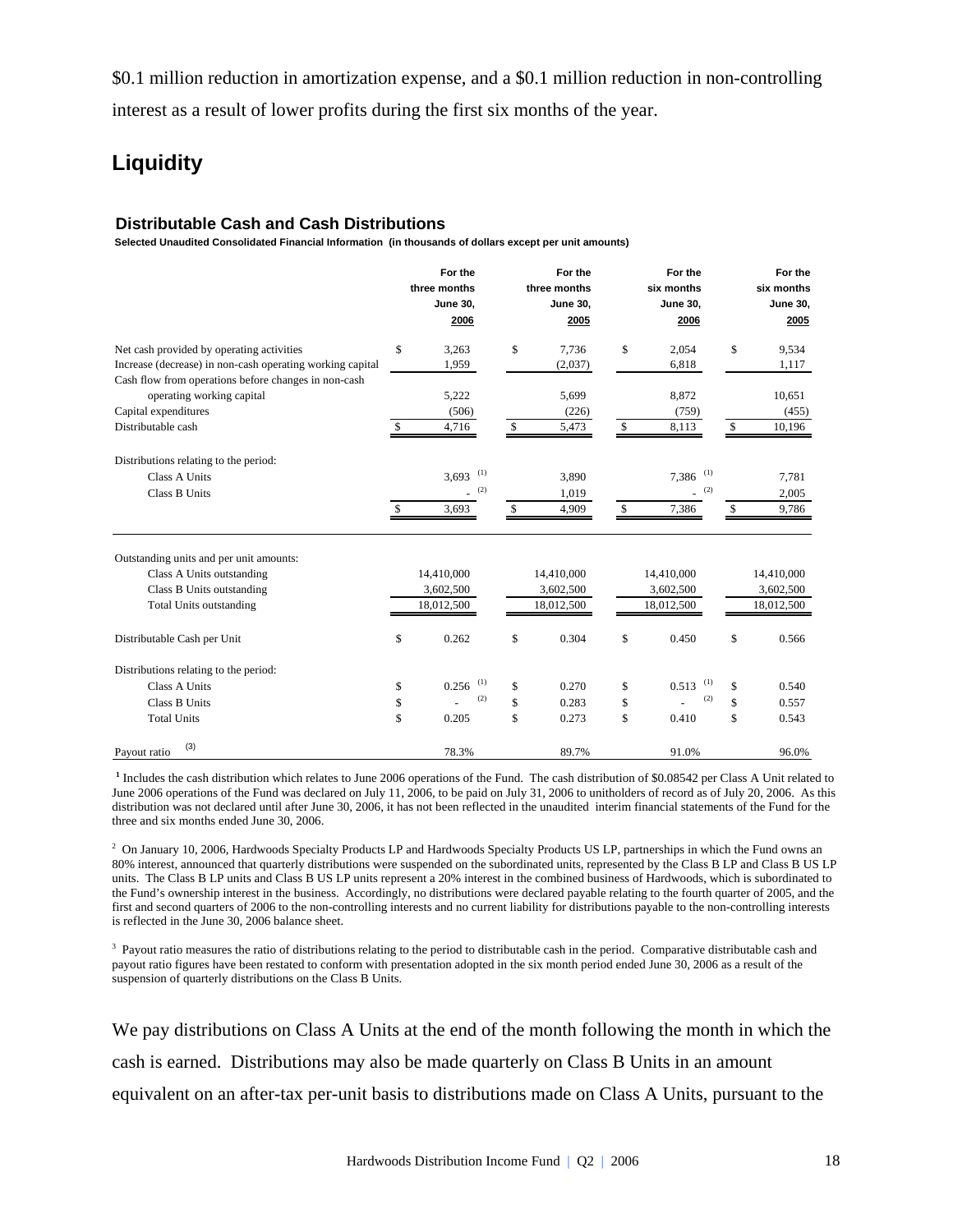terms of a subordination agreement as outlined in the Fund's Annual Information Form dated March 20, 2006.

Effective for the fourth quarter of 2005, Hardwoods Specialty Products LP and Hardwoods Specialty Products US LP, partnerships in which the Fund owns an 80% interest, suspended quarterly distributions on the subordinated units, represented by the Class B LP and Class B US LP units. The Class B LP units and Class B US LP units represent a 20% interest in the combined business of Hardwoods, which is subordinated to the Fund's ownership interest in the business. The quarterly distributions suspended and not declared to Class B Units amounted to \$1.0 million for the fourth quarter of 2005, \$1.0 million for the first quarter of 2006, and \$1.0 million for the second quarter of 2006. The subordination feature allows for these suspended distributions to be made up to the Class B Units in the 12 months following the suspension under certain circumstances. In addition, monthly distributions to Class A public unitholders cannot be increased above the IPO level of \$0.08542 per unit during any month in which a suspension of distributions remains in effect for Class B Units in a preceding twelve-month period. The Fund's subordination feature is designed to stay in place until the EBITDA and distributable cash tests established at the time of the IPO are met. The terms of these EBITDA and distributable cash tests are described in note 5 to the accompanying financial statements of the Fund.

For the three months ended June 30, 2006, the Fund and its subsidiaries generated total distributable cash available to Class A and Class B Unitholders of \$4.7 million, or \$0.262 per unit. Distributions relating to the period were \$3.7 million, or \$0.256 per unit to our public unitholders (Class A Units). For the six months ended June 30, 2006, the Fund and its subsidiaries generated total distributable cash available to Class A and Class B Unitholders of \$8.1 million, or \$0.450 per unit, and made distributions of \$7.4 million, or \$0.513 per unit, to our public unitholders (Class A Units). In accordance with the terms of a subordination feature in place with the previous owners (Class B Units), no distributions were made to the previous owners in the six months ended June 30, 2006. The Fund's subordination feature stays in place until EBITDA and distributable cash tests established at the time of the IPO have been met. These distributions represent an overall payout ratio of 78.3% for the second quarter, 91.0% for the first six months of 2006, and 91.6% since the Fund's inception.

Cash distributions are dependent upon the financial performance achieved by the Fund, and are made monthly at the discretion of the Fund's independently elected Trustees. In order to retain sufficient cash to finance working capital needs necessary for the business to maintain sales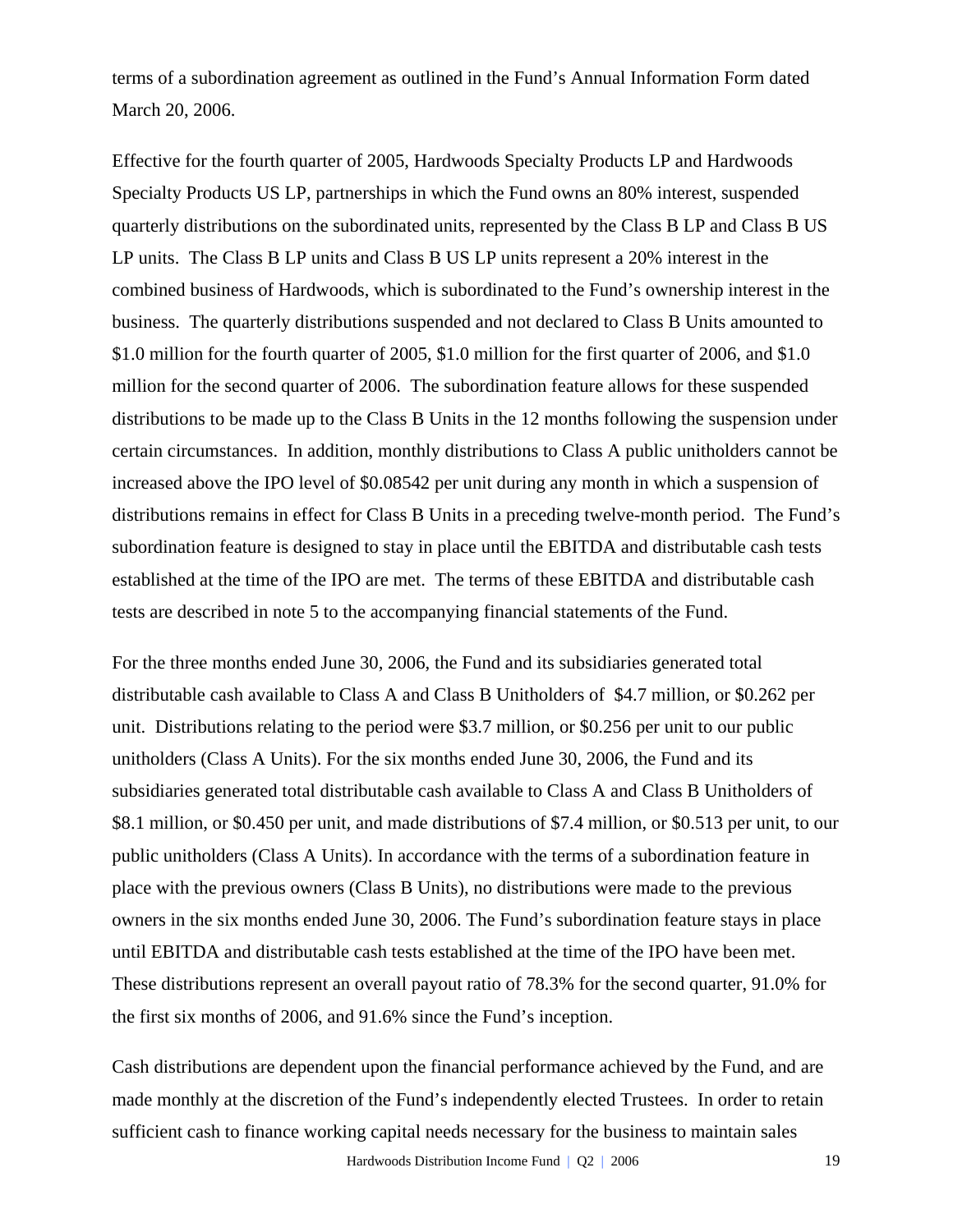growth, the Fund's independently elected Trustees have reduced monthly distributions by 20% to \$0.068 per unit. This distribution cut will take effect with the July 2006 distribution, to be paid on August 31, 2006 to unitholders of record as at August 18, 2006. Had monthly distributions been at this reduced rate of \$0.068 per unit in the first half of 2006, the payout ratio would have been 72%, and the Fund anticipates operating with a payout ratio in this range moving forward. This initiative is intended to provide the business with the ability to support additional sales and associated working capital while maintaining a prudent financial base.

#### **Capital Expenditures**

Capital expenditures were \$0.5 million in the second quarter and \$0.8 million during the six months ended June 30, 2006. As Hardwoods now leases all of its buildings and contracts out all freight delivery services, we have minimal capital requirements. Our most significant expenditure item is typically the ongoing replacement of forklifts that we operate in our warehouses. As at June 30, 2006, the majority of our 2006 forklift replacement program has been completed. Substantially all furniture and fixtures expenditures associated with the relocation of our Southern California hub distribution facility have also been incurred. Accordingly, we continue to estimate our full-year maintenance capital expenditures will be approximately \$1.2 million.

#### **Revolving Credit Facilities**

We have independent credit facilities in each of Canada and the US. In Canada, the term of our three-year operating line extends to March 23, 2007 and comprises a maximum facility of \$22.0 million. The balance outstanding on the Canadian operating line as at June 30, 2006 was \$15.5 million. In the US, the term of our three-year operating line extends to March 31, 2007, comprises a maximum facility of US\$35 million, and as at June 30, 2006 had a balance outstanding of \$32.7 million (US \$29.3 million).

On June 9, 2006 the Fund announced an amendment to the terms and conditions of the credit facilities available to its operating subsidiaries, Hardwoods LP and Hardwoods US LP. Under the amended terms, the ratio of allowable funded debt to EBITDA was increased to a maximum of 2.85 to 1, compared to 2.5 to 1 previously. The amendment was undertaken to enhance financing flexibility, and has been made available to the operating subsidiaries with no increase in interest rates. The principal terms of the credit facilities available to Hardwoods LP and Hardwoods US LP are described in more detail in the Fund's Annual Information Form dated March 20, 2006.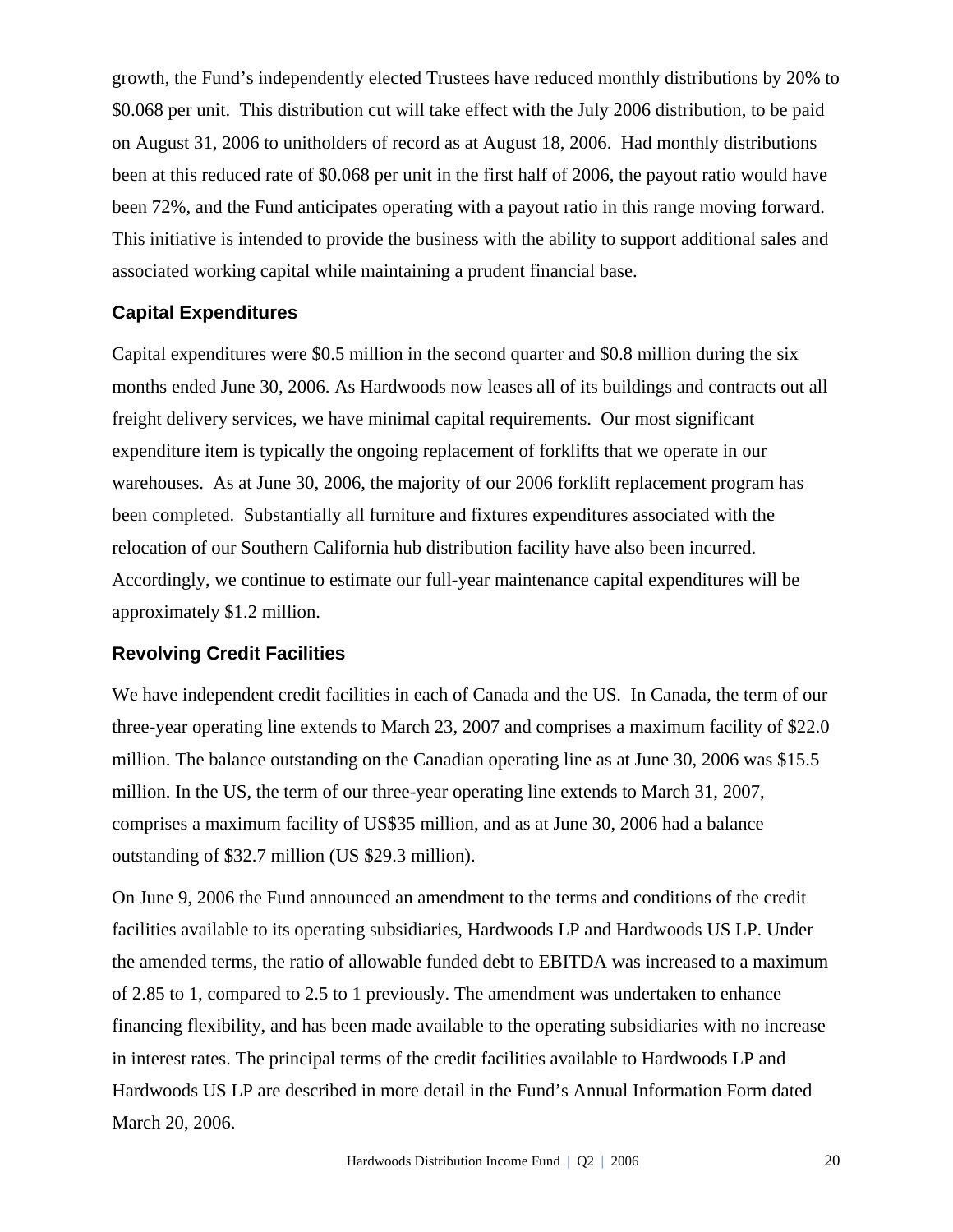#### **Contractual Obligations**

The table below sets forth other remaining contractual obligations of the Fund as at June 30, 2006, due in the fiscal years indicated, which relate to operating leases on various premises:

**(in thousands of Canadian dollars)**

| Total                                                           | 2006 | 2007 | 2008 | 2009 | <b>2010</b> | 2011 &<br>thereafter |
|-----------------------------------------------------------------|------|------|------|------|-------------|----------------------|
| \$ 23,383 \$ 3,000 \$ 5,626 \$ 5,191 \$ 4,369 \$ 2,556 \$ 2,641 |      |      |      |      |             |                      |

#### **Off-Balance Sheet Arrangements**

The Fund has no off balance sheet arrangements. The foreign currency contracts discussed under Financial Instruments on page 22 of this report are marked-to-market at the end of each quarter, with the fair value recorded on the balance sheet.

#### **Quarterly Financial Information**

| (in thousands of dollars)                            |   | For the three<br>months ended<br>June 30.<br>2006 |          | For the three<br>months ended<br>March 31.<br>2006 |               | For the three<br>months ended<br>December 31.<br>2005 |      | For the three<br>months ended<br>September 30.<br>2005 |    | For the three<br>months ended<br><b>June 30.</b><br>2005 |          | For the three<br>months ended<br>March 31.<br>2005 |               | For the three<br>months ended<br>December 31.<br>2004 |               | For the three<br>months ended<br>September 30.<br>2004 |
|------------------------------------------------------|---|---------------------------------------------------|----------|----------------------------------------------------|---------------|-------------------------------------------------------|------|--------------------------------------------------------|----|----------------------------------------------------------|----------|----------------------------------------------------|---------------|-------------------------------------------------------|---------------|--------------------------------------------------------|
| Total sales                                          | S | 95,054                                            | - \$     | 93,380                                             | \$.           | 84,130                                                | - \$ | 94,766                                                 | £. | 91,852                                                   |          | 85,027                                             | -S            | 93,730                                                | \$.           | 97,040                                                 |
| Net earnings                                         | S | 3.939                                             | - \$     | .868                                               | \$            | $2,370$ \$                                            |      | 4,597                                                  | £. | 3.442                                                    | - \$     | 2.942                                              | - \$          | 5,568                                                 | -S            | 4,351                                                  |
| Basic and fully diluted earnings<br>per Class A Unit | ъ | 0.273                                             | - \$     | 0.130                                              | <sup>\$</sup> | $0.164$ \$                                            |      | 0.319                                                  | -S | 0.239                                                    | \$.      | 0.204                                              | -S            | 0.386                                                 | -S            | 0.302                                                  |
| <b>EBITDA</b>                                        | S | 6.427                                             | <b>S</b> | 4.579                                              | S             | $4,706$ \$                                            |      | 6,679                                                  | -S | 6,691                                                    | \$.      | 5,508                                              | <sup>\$</sup> | 6,422                                                 | <sup>\$</sup> | 6,947                                                  |
| Distributable cash                                   | ж | $4,716$ \$                                        |          | 3.397                                              | S             | 3,324                                                 |      | 5.193                                                  | -S | 5,473                                                    | <b>S</b> | 4,723                                              | -S            | 5,645                                                 | -S            | 5,201                                                  |

The table above provides selected quarterly financial information for the eight most recently completed fiscal quarters of the Fund. This information is unaudited, but reflects all adjustments of a normal, recurring nature which are, in our opinion, necessary to present a fair statement of the results of operations for the periods presented. Quarter-to-quarter comparisons of our financial results are not necessarily meaningful and should not be relied upon as indication of future performance. Historically, the first quarter and fourth quarter have been seasonally slower periods for our business. In addition, net earnings reported in each quarter will be impacted by changes to the foreign exchange rate of the Canadian and US dollar and gains or losses on foreign currency contracts, which are described under Financial Instruments on page 22 of this report.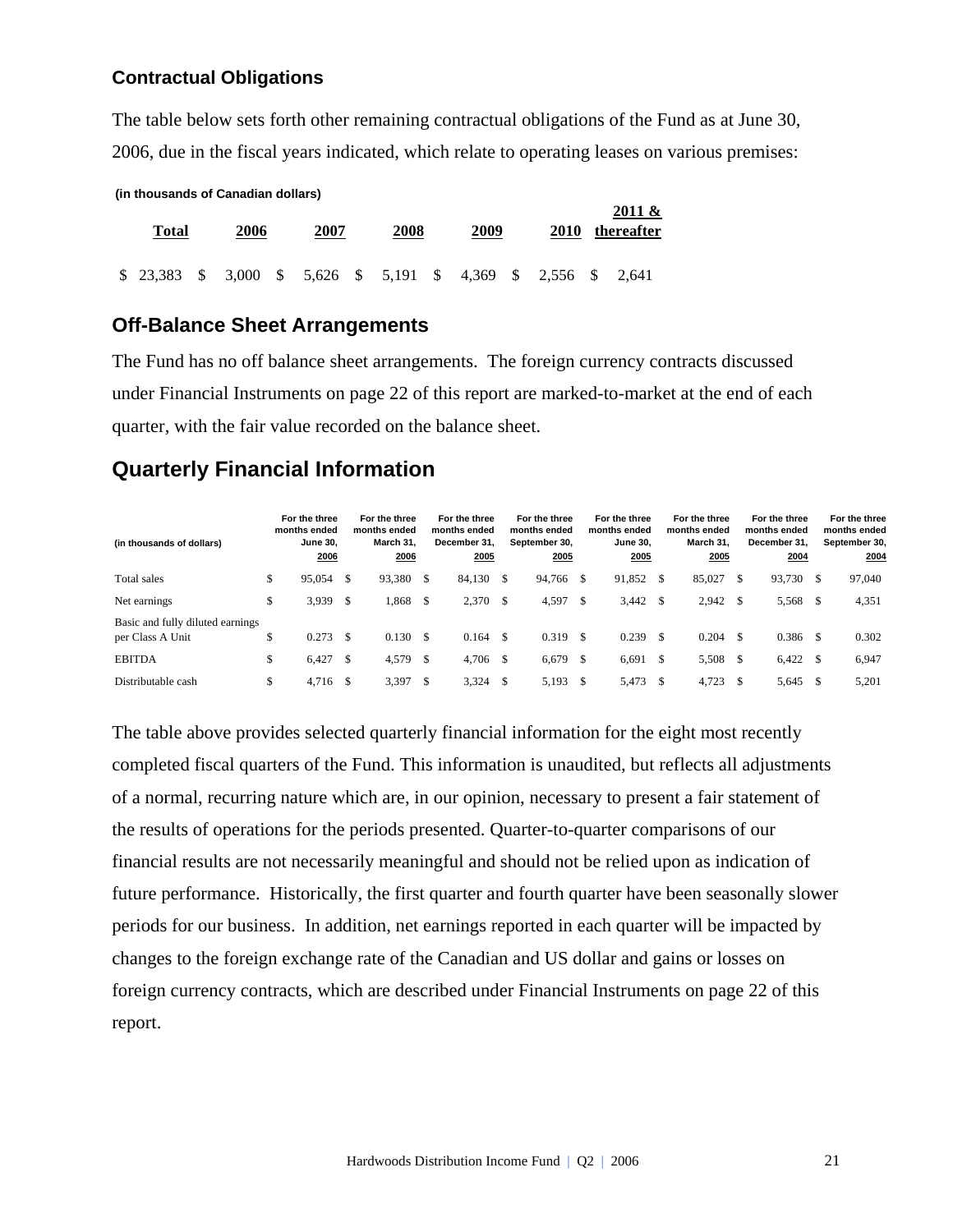#### **Critical Accounting Estimates**

The preparation of financial statements in accordance with Canadian generally accepted accounting principles requires that we make estimates and assumptions that can have a material impact on our results of operations as reported on a periodic basis. We base our estimates and assumptions on past experience and other factors that are deemed reasonable under the circumstances. Actual results could differ from these estimates. The critical estimates used in preparing our financial statements are:

*Accounts Receivable Provision*: Due to the nature of our business and the credit terms we provide to our customers, we anticipate that a certain portion of required customer payments will not be made, and we maintain an allowance for these doubtful accounts. The allowance is based on our estimate of the potential of recovering our accounts receivable, and incorporates current and expected collection trends.

*Valuation of Inventories:* We anticipate that the net realizable value of our inventory could be affected by market shifts or damage to our products. Our inventory is valued at the lower of cost and net realizable value.

#### **Related Party Transactions**

Related parties refers to affiliates of the previous owners of the Business who have retained a 20% interest in Hardwoods through ownership of Class B Hardwoods LP units and Class B Hardwoods USLP units, respectively. For the three months ended June 30, 2006, sales of \$0.2 million were made to related parties, and the subsidiaries of the Fund purchased \$38,000 from related parties. For the six months ended June 30, 2006, sales of \$0.6 million were made to related parties, and the subsidiaries of the Fund purchased \$67,000 from related parties. These sales and purchases took place at prevailing market prices. Subsidiaries of the Fund also paid \$27,000 in the second quarter and \$54,000 in the six months ended June 30, 2006 to related parties under the terms of an agreement to provide services for management information systems.

#### **Financial Instruments**

The Fund uses currency contracts to assist in managing its exposure to fluctuations in exchange rates between the Canadian dollar and the United States dollar. The foreign currency contracts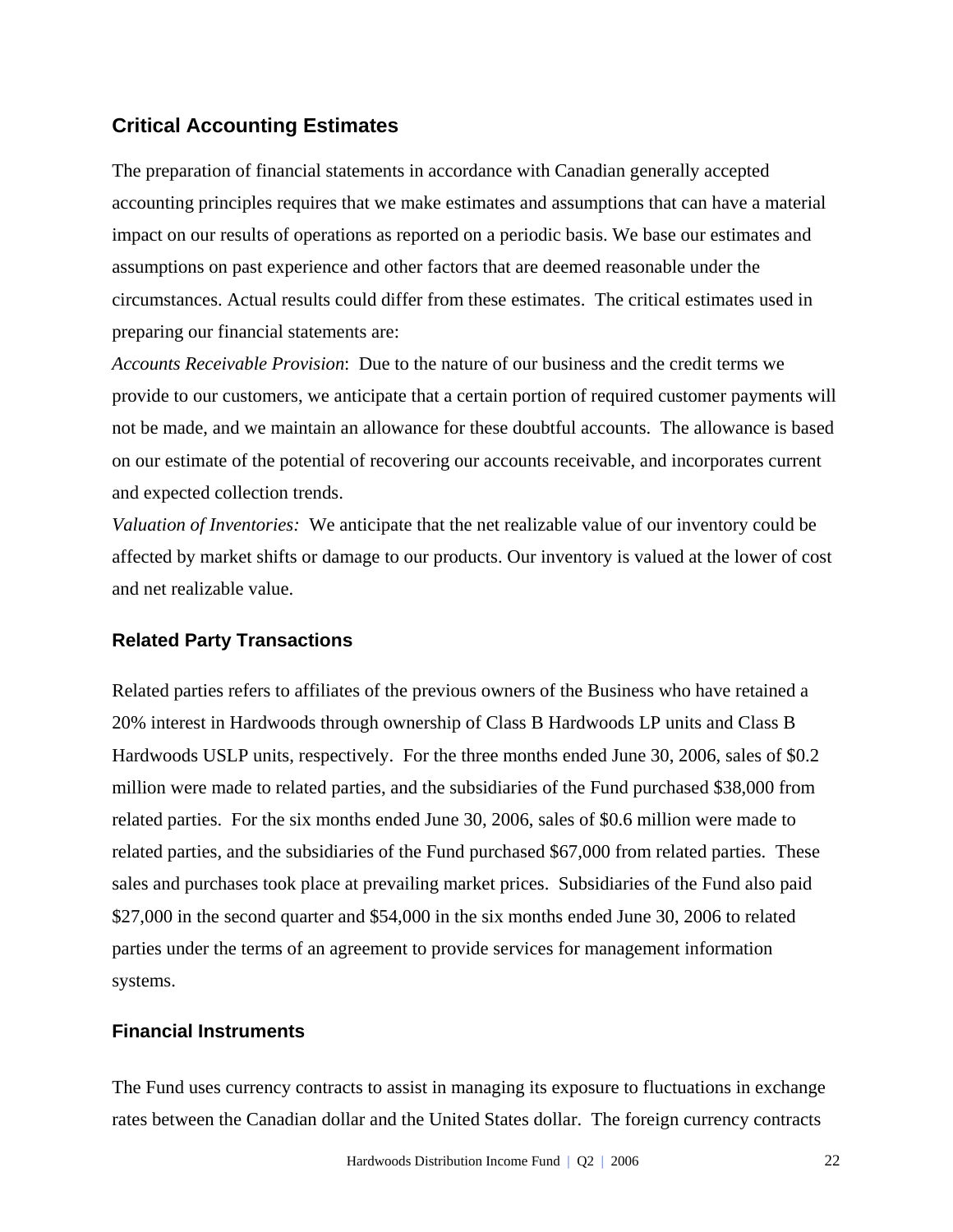are recognized in the balance sheet and measured at their fair value, with changes in fair value recognized currently in the statement of operations. At June 30, 2006, a subsidiary of the Fund had 22 monthly foreign currency contracts to exchange US\$675,000 into approximately \$878,000, reflecting an exchange rate of Cdn\$1.30 to US\$1.00, each month until April 2008. The subsidiary of the Fund also had an additional 12 monthly foreign currency contracts to exchange US\$675,000 into approximately Canadian \$760,000 each month from May 2008 until April 2009, reflecting an exchange rate of \$1.1255. Taken together, the fair value of the Fund's 34 remaining monthly currency contracts covering the period until April 2009 have been reflected in the financial statements and represent a current asset of \$1.5 million and a long term asset of \$1.5 million at June 30, 2006.

Based on the Fund's revised monthly distribution of \$0.068 per unit to public unitholders, during the term of the monthly foreign currency contracts the principal value of the monthly foreign currency contracts is sufficient to fully cover the amount of expected US dollar denominated distributable cash which is necessary to be converted to Canadian dollars to pay distributions to Class A Unitholders.

#### **Forward-looking Statements**

This MD&A may contain forward-looking statements, which reflect our expectations regarding the future growth, results of operations, performance and business prospects, and opportunities of the Fund. Forward-looking statements contain such words as "anticipate", "believe", "continue", "could", "expects", "intend", "may", "plans" or similar expressions suggesting future conditions or events. Such forward-looking statements reflect our current beliefs and are based on information currently available to us. Forward-looking statements involve significant risks and uncertainties. A number of factors could cause actual results to differ materially from results discussed in the forward-looking statements, including the effects, as well as changes in: national and local business conditions; political or economic instability in local markets; competition; consumer preferences, spending patterns and demographic trends; legislation and governmental regulation. Although the forward-looking statements contained in this MD&A are based on what we believe to be reasonable assumptions, we cannot assure readers that actual results will be consistent with these forward-looking statements.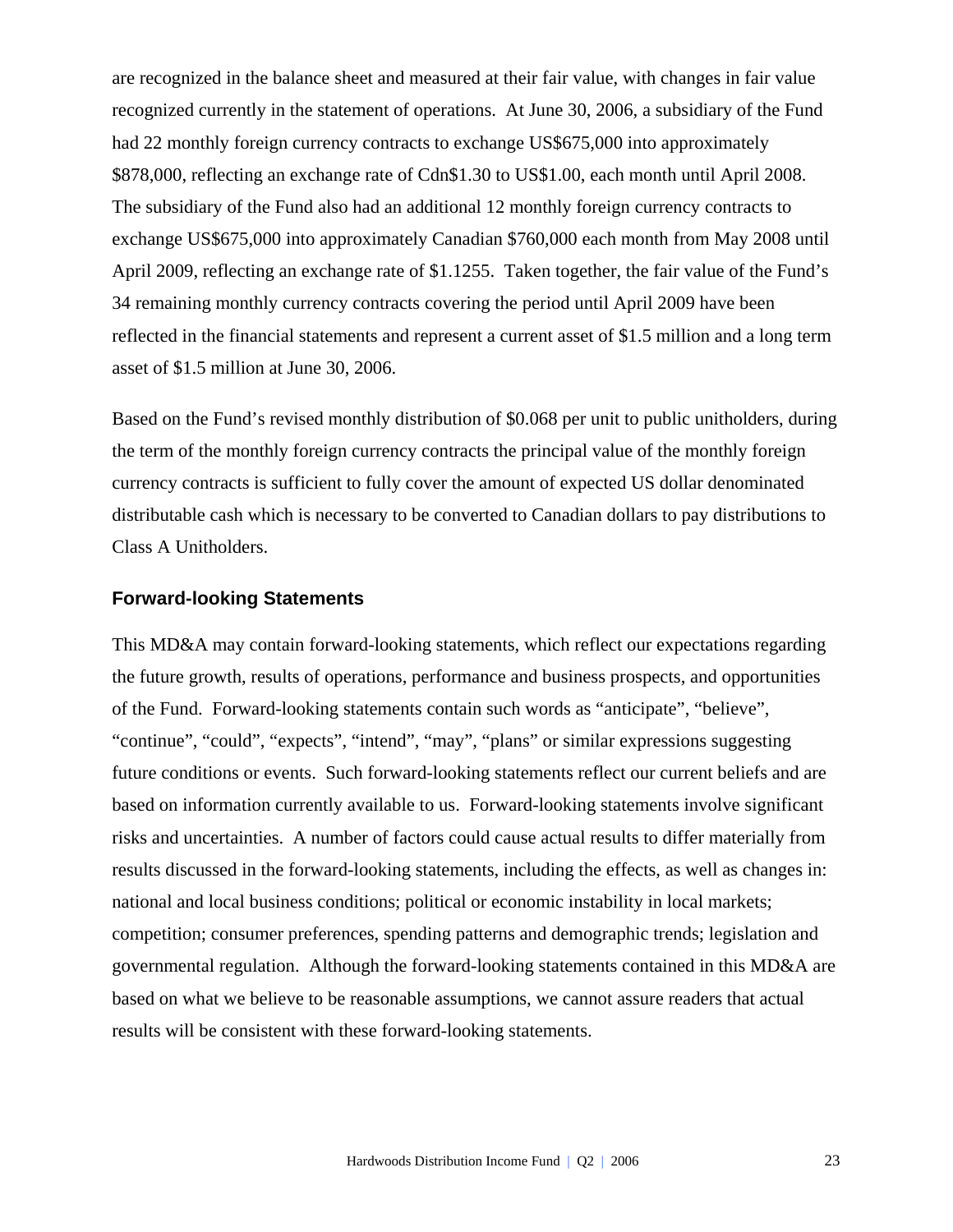#### **Additional Information**

Additional information relating to the Fund, including all public filings, are available on SEDAR (www.sedar.com) and our website (www.hardwoods-inc.com).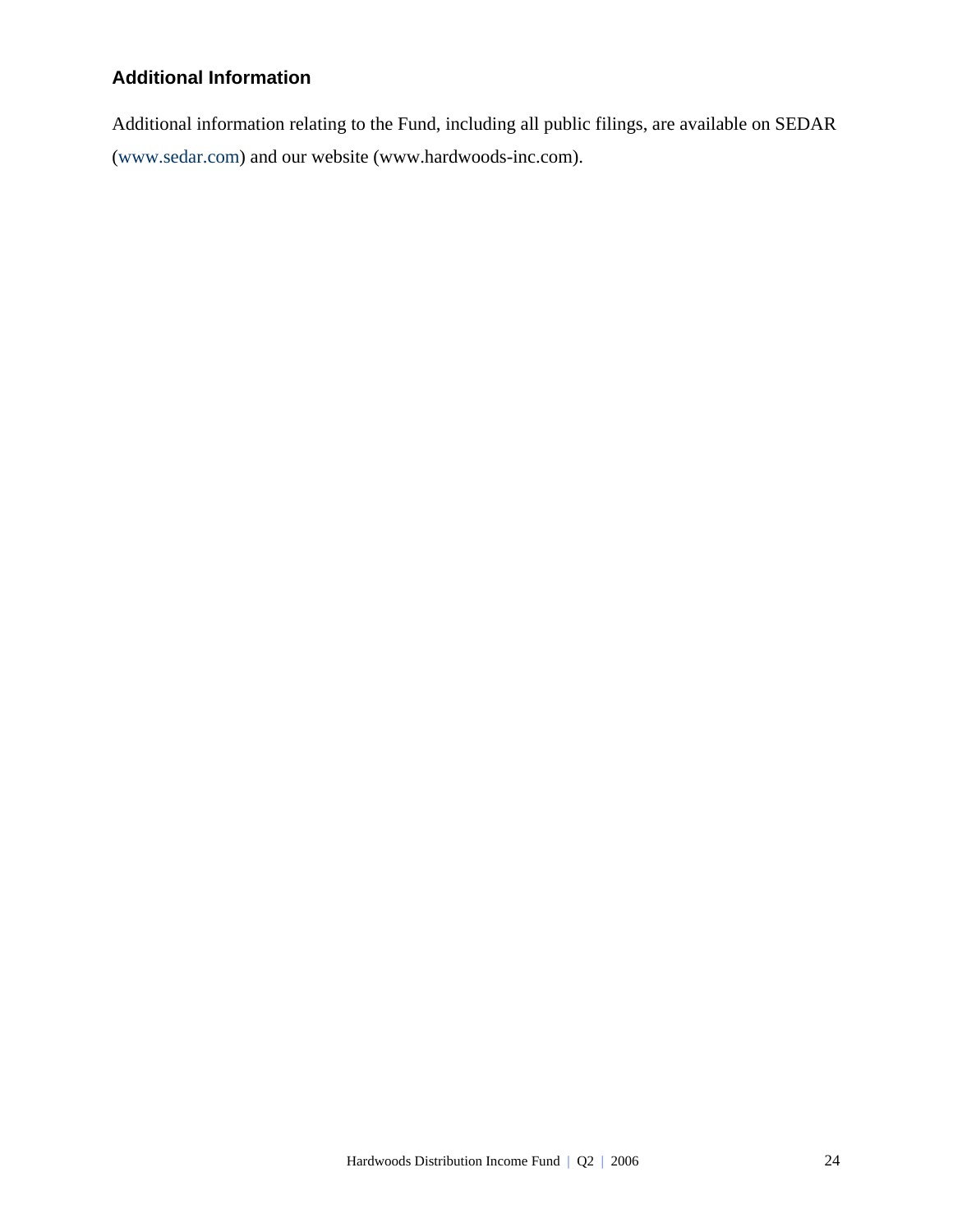Consolidated Balance Sheets

(Expressed in thousands of Canadian dollars)

|                                                           | June 30,      | December 31,  |
|-----------------------------------------------------------|---------------|---------------|
|                                                           | 2006          | 2005          |
|                                                           | (unaudited)   |               |
| Assets                                                    |               |               |
| Current assets:                                           |               |               |
| Cash and cash equivalents                                 | \$<br>130     | \$<br>2,203   |
| Accounts receivable                                       | 50,840        | 46,166        |
| Income tax receivable<br>Inventory                        | 364<br>45,556 | 86<br>47,666  |
| Prepaid expenses                                          | 1,631         | 1,222         |
| Foreign currency contracts (note 3)                       | 1,489         | 1,134         |
|                                                           | 100,010       | 98,477        |
| Long-term receivables                                     | 2,525         | 2,634         |
| Property, plant and equipment                             | 3,582         | 3,519         |
| Deferred financing costs                                  | 45            | 77            |
| Foreign currency contracts (note 3)                       | 1,463         | 1,519         |
| Other intangible assets                                   | 11,349        | 12,103        |
| Goodwill                                                  | 94,155        | 96,340        |
|                                                           | \$<br>213,129 | \$<br>214,669 |
|                                                           |               |               |
| Liabilities and Unitholders' Equity                       |               |               |
| <b>Current liabilities:</b><br>Bank indebtedness (note 4) | \$<br>49,627  | \$<br>46,925  |
| Accounts payable and accrued liabilities                  | 8,159         | 9,231         |
|                                                           | 57,786        | 56,156        |
| Deferred gain on sale - leaseback of land and building    | 730           | 804           |
| Non-controlling interests (note 5)                        | 32,849        | 32,047        |
| Future income taxes                                       | 1,947         | 1,364         |
| Unitholders' equity:                                      |               |               |
| <b>Fund Units</b>                                         | 133,454       | 133,454       |
| Retained earnings                                         | 307           | 1,886         |
| Cumulative foreign currency translation account           | (13, 944)     | (11, 042)     |
|                                                           | 119,817       | 124,298       |
|                                                           | \$<br>213,129 | \$<br>214,669 |

Subsequent event (note 12)

See accompanying notes to consolidated financial statements.

Approved on behalf of the Trustees:

**(Signed) GRAHAM M. WILSON** Trustee **(Signed) TERRY M. HOLLAND** Trustee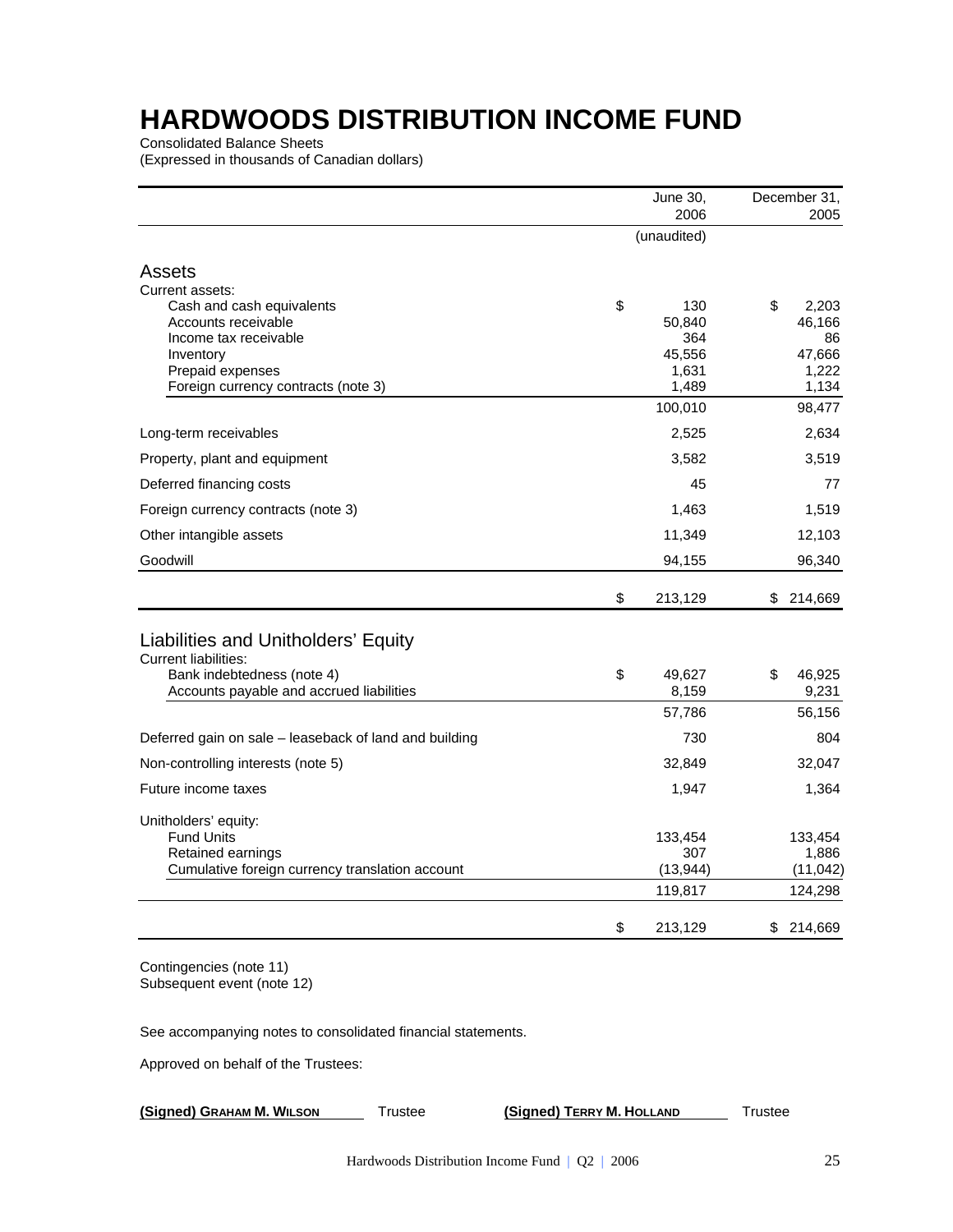Consolidated Statements of Operations and Retained Earnings (Unaudited)

(Expressed in thousands of Canadian dollars)

|                                                               | Three month              | Three month      |    | Six month        | Six month                |
|---------------------------------------------------------------|--------------------------|------------------|----|------------------|--------------------------|
|                                                               | period ended<br>June 30, | period ended     |    | period ended     | period ended<br>June 30, |
|                                                               | 2006                     | June 30,<br>2005 |    | June 30,<br>2006 | 2005                     |
| Sales                                                         | \$<br>95,054             | \$<br>91,852     | S  | 188,434          | \$<br>176,879            |
| Cost of sales                                                 | 77,795                   | 74,439           |    | 154,666          | 143,647                  |
| Gross profit                                                  | 17,259                   | 17,413           |    | 33,768           | 33,232                   |
| Expenses:                                                     |                          |                  |    |                  |                          |
| Selling and administrative<br>Amortization:                   | 11,196                   | 10,835           |    | 23,415           | 21,320                   |
| Plant and equipment                                           | 307                      | 312              |    | 608              | 643                      |
| Deferred financing costs                                      | 16                       | 16               |    | 31               | 32                       |
| Other intangible assets                                       | 224                      | 239              |    | 451              | 475                      |
| Deferred gain on sale -                                       |                          |                  |    |                  |                          |
| leaseback of land                                             |                          |                  |    |                  |                          |
| and building<br>Interest                                      | (21)<br>827              | 478              |    | (42)<br>1,531    | 905                      |
| Realized gain on foreign                                      |                          |                  |    |                  |                          |
| currency contracts                                            | (364)                    | (113)            |    | (653)            | (287)                    |
| Mark-to-market adjustment on                                  |                          |                  |    |                  |                          |
| foreign currency contracts (note 3)                           | (754)                    | 410              |    | (300)            | 683                      |
|                                                               | 11,431                   | 12,177           |    | 25,041           | 23,771                   |
|                                                               |                          |                  |    |                  |                          |
| Earnings before non-controlling<br>interests and income taxes |                          |                  |    |                  |                          |
|                                                               | 5,828                    | 5,236            |    | 8,727            | 9,461                    |
| Non-controlling interests (note 5)                            | 1,165                    | 1,047            |    | 1,745            | 1,892                    |
| Earnings before income taxes                                  | 4,663                    | 4,189            |    | 6,982            | 7,569                    |
|                                                               |                          |                  |    |                  |                          |
| Income taxes:                                                 |                          |                  |    |                  |                          |
| Current<br>Future                                             | 308<br>416               | 475<br>272       |    | 526<br>649       | 597                      |
|                                                               |                          |                  |    |                  | 588                      |
|                                                               | 724                      | 747              |    | 1,175            | 1,185                    |
| Net earnings for the period                                   | 3,939                    | 3,442            |    | 5,807            | 6,384                    |
| Retained earnings, beginning of period                        | 61                       | 1,852            |    | 1,886            | 2,801                    |
| Distributions declared to Unitholders                         | (3,693)                  | (3,890)          |    | (7, 386)         | (7, 781)                 |
| Retained earnings, end of period                              | \$<br>307                | \$<br>1,404      | \$ | 307              | \$<br>1,404              |
| Basic and diluted earnings per Unit                           | \$<br>0.27               | \$<br>0.24       | \$ | 0.40             | \$<br>0.44               |
|                                                               |                          |                  |    |                  |                          |
| Weighted average number of Units                              |                          |                  |    |                  |                          |
| outstanding                                                   | 14,410,000               | 14,410,000       |    | 14,410,000       | 14,410,000               |

See accompanying notes to consolidated financial statements.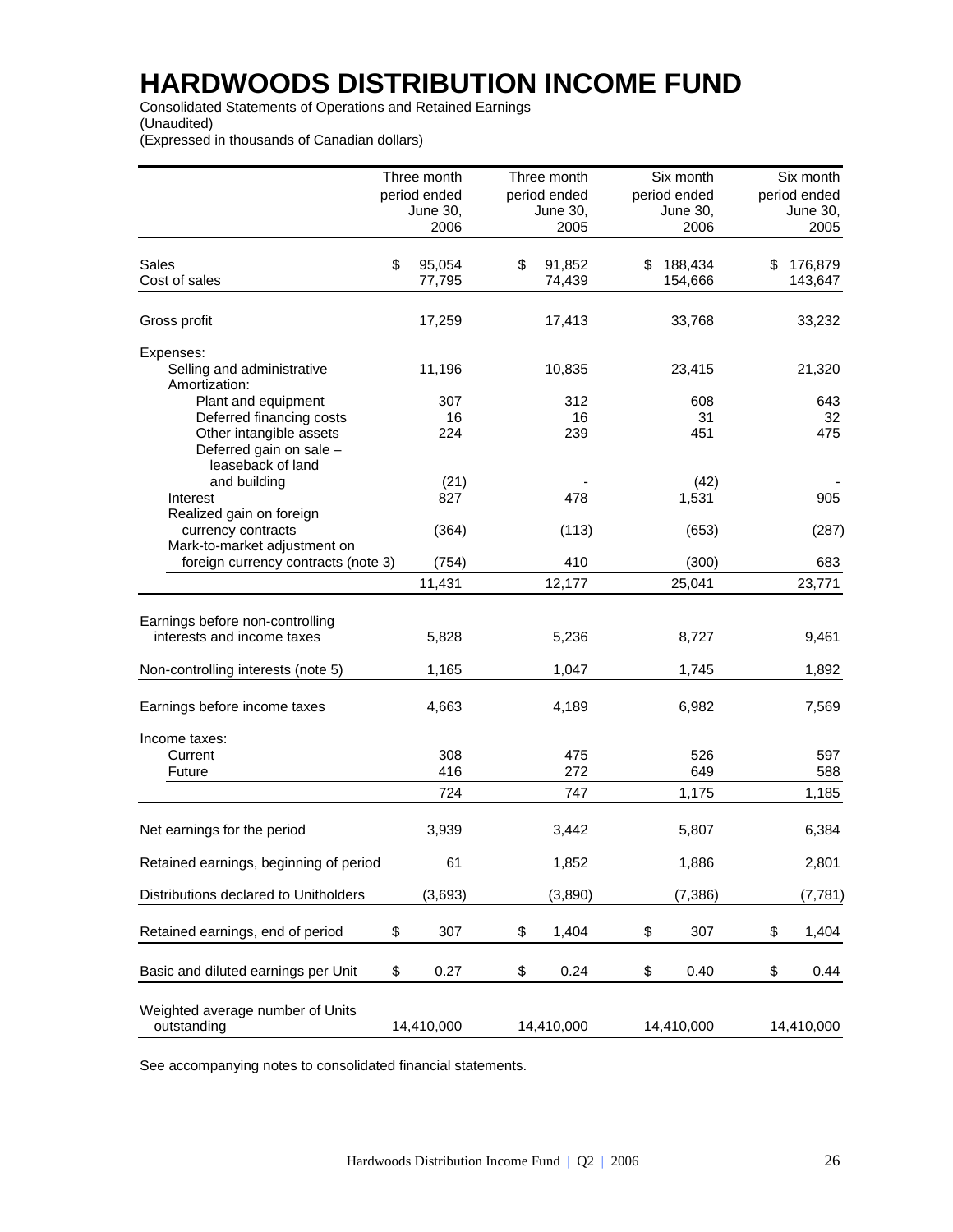Consolidated Statements of Cash Flows

(Unaudited)

(Expressed in thousands of Canadian dollars)

|                                           | Three month  |                | Three month      | Six month          | Six month        |
|-------------------------------------------|--------------|----------------|------------------|--------------------|------------------|
|                                           | period ended |                | period ended     | period ended       | period ended     |
|                                           |              | June 30,       | June 30,         | June 30,           | June 30,         |
|                                           |              | 2006           | 2005             | 2006               | 2005             |
| Cash flows provided by (used in)          |              |                |                  |                    |                  |
| operating activities:                     |              |                |                  |                    |                  |
| Net earnings for the period               | \$           | 3,939          | \$<br>3,442      | \$<br>5,807        | \$<br>6,384      |
| Items not involving cash:                 |              |                |                  |                    |                  |
| Amortization                              |              | 526            | 567              | 1,048              | 1,150            |
| Gain on sale of property,                 |              |                |                  |                    |                  |
| plant and equipment                       |              | (6)            | (41)             | (11)               | (45)             |
| Mark-to-market adjustment on              |              |                |                  |                    |                  |
| foreign currency contracts                |              | (754)          | 410              | (300)              | 683              |
| Non-controlling interests                 |              | 1,165          | 1,047            | 1,745              | 1,892            |
| Future income taxes                       |              | 352            | 274              | 583                | 587              |
|                                           |              | 5,222          | 5,699            | 8,872              | 10,651           |
| Change in non-cash operating              |              |                |                  |                    |                  |
| working capital (note 6)                  |              | (1,959)        | 2,037            | (6, 818)           | (1, 117)         |
| Net cash provided by                      |              |                |                  |                    |                  |
| operating activities                      |              | 3,263          | 7,736            | 2,054              | 9,534            |
| Cash flows provided by (used in)          |              |                |                  |                    |                  |
| investing activities:                     |              |                |                  |                    |                  |
| Additions to property, plant and          |              |                |                  |                    |                  |
| equipment                                 |              | (506)          | (226)            | (759)              | (455)            |
| Proceeds on disposal of property,         |              |                |                  |                    |                  |
| plant and equipment                       |              | $\overline{7}$ | 2,186            | 13                 | 2,190            |
| Increase in long-term                     |              |                |                  |                    |                  |
| receivables, net                          |              | (252)          | (415)            | (11)               | (209)            |
| Net cash provided by (used in)            |              |                |                  |                    |                  |
| investing activities                      |              | (751)          | 1,545            | (757)              | 1,526            |
| Cash flows provided by (used in)          |              |                |                  |                    |                  |
| financing activities:                     |              |                |                  |                    |                  |
| Increase (decrease) in bank               |              |                |                  |                    |                  |
| indebtedness                              |              | 1,056          | (4, 372)         | 4,016              | (1, 274)         |
| Distributions paid to Unitholders         |              | (3,693)        | (3,890)          | (7, 386)           | (7, 781)         |
| Distributions paid to                     |              |                |                  |                    |                  |
| non-controlling interests                 |              |                | (1,019)          |                    | (2,005)          |
| Net cash used in financing                |              |                |                  |                    |                  |
| activities                                |              | (2,637)        | (9, 281)         | (3,370)            | (11,060)         |
|                                           |              |                |                  |                    |                  |
| Decrease in cash                          |              | (125)          |                  | (2,073)            |                  |
| Cash, beginning of period                 |              | 255            |                  | 2,203              |                  |
| Cash, end of period                       | \$           | 130            | \$               | \$<br>130          | \$               |
| Supplementary information (cash amounts): |              |                |                  |                    |                  |
| Interest paid<br>Income taxes paid        | \$           | 827<br>765     | \$<br>478<br>190 | \$<br>1,531<br>809 | \$<br>905<br>234 |

See accompanying notes to consolidated financial statements.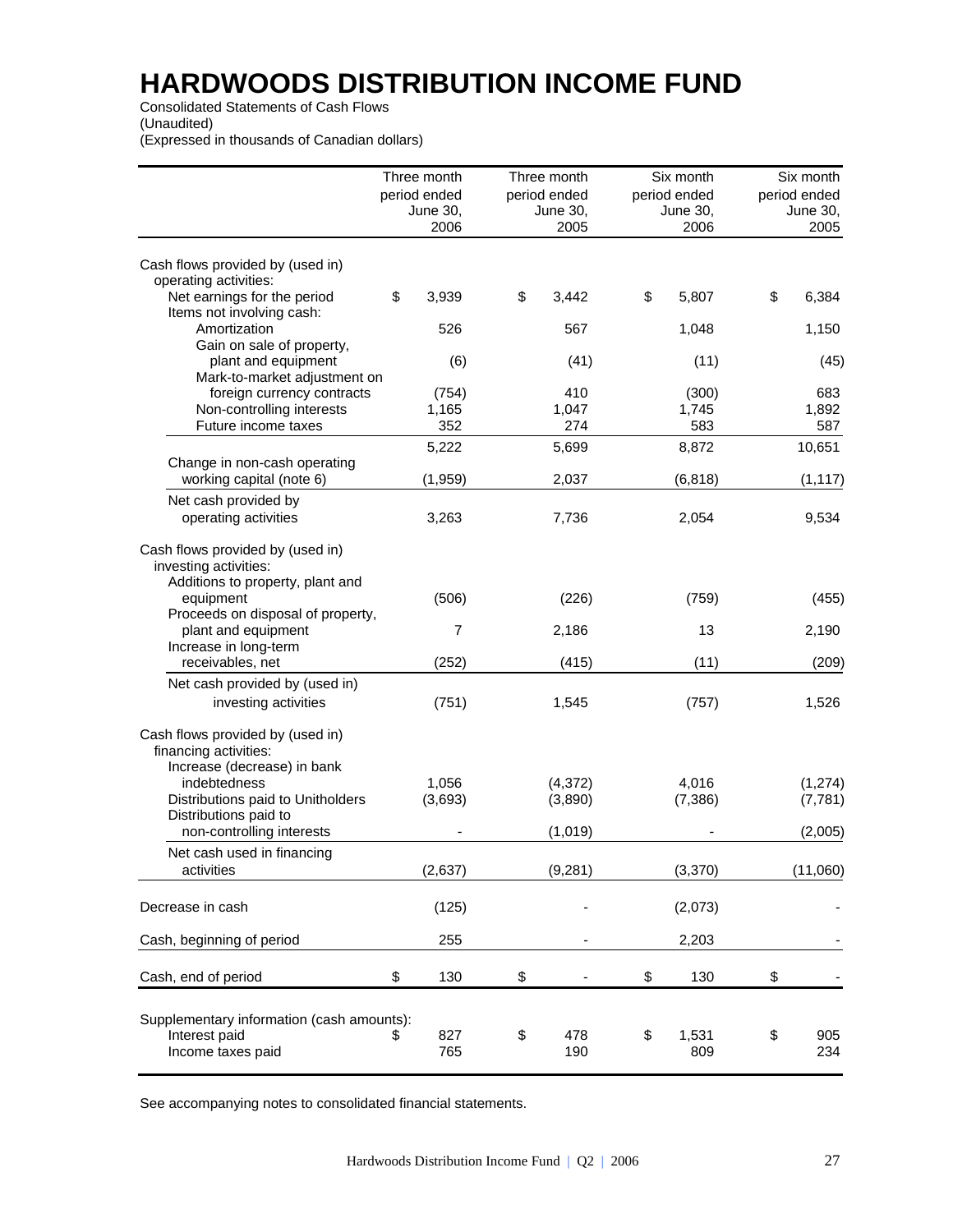Notes to Consolidated Financial Statements (Unaudited) (Tabular amounts expressed in thousands of Canadian dollars)

For the periods ended June 30, 2006 and 2005

#### **1. Nature of operations:**

Hardwoods Distribution Income Fund (the "Fund") is an unincorporated, open ended, limited purpose trust established under the laws of the Province of British Columbia on January 30, 2004 by a Declaration of Trust. The Fund commenced operations on March 23, 2004 when it completed an initial public offering of Units and acquired an 80% interest in a hardwood lumber and sheet goods distribution business in North America (the "Business") from affiliates of Sauder Industries Limited ("SIL"). The Fund holds, indirectly, 80% of the outstanding limited partnership units of Hardwoods Specialty Products LP ("Hardwoods LP") and Hardwoods Specialty Products US LP ("Hardwoods USLP"), limited partnerships established under the laws of the Province of Manitoba and the state of Delaware, respectively.

#### **2. Basis of presentation:**

The Fund prepares its consolidated interim financial statements in accordance with Canadian generally accepted accounting principles on a basis consistent with those used and described in the annual consolidated financial statements for the year ended December 31, 2005. The disclosures contained in these consolidated interim financial statements do not include all the requirements of Canadian generally accepted accounting principles for annual financial statements, and accordingly, these consolidated interim financial statements should be read in conjunction with the annual consolidated financial statements for the period ended December 31, 2005. Certain comparative figures have been restated to conform to the current period's financial statement presentation.

#### **3. Foreign currency contracts:**

In order to manage the Fund's exposure to exchange rate fluctuations on United States dollar denominated distributable cash, a subsidiary of the Fund has entered into foreign currency contracts to exchange US\$675,000 each month for approximately \$878,000 until April 2008, reflecting an exchange rate of \$1.30. The subsidiary of the Fund has also entered into additional monthly foreign currency contracts which require the subsidiary to exchange, beginning in May 2008, US\$675,000 into approximately \$760,000 each month until April 2009, reflecting an exchange rate of \$1.1255. The fair value of the Fund's 34 remaining monthly foreign currency contracts at June 30, 2006 represent a cumulative current asset of \$1,489,000 and a cumulative long term asset of \$1,463,000.

#### **4. Bank indebtedness:**

|                                                                                                                                            | June 30,<br>2006      | December 31,<br>2005 |
|--------------------------------------------------------------------------------------------------------------------------------------------|-----------------------|----------------------|
| Checks issued in excess of funds on deposit<br>Credit facility, Hardwoods LP<br>Credit facility, Hardwoods USLP (June 30, 2006-US\$29,279; | \$<br>1,488<br>15.458 | S<br>753<br>13.201   |
| December 31, 2005-US\$28,350)                                                                                                              | 32.681                | 32.971               |
|                                                                                                                                            | \$<br>49.627          | 46.925               |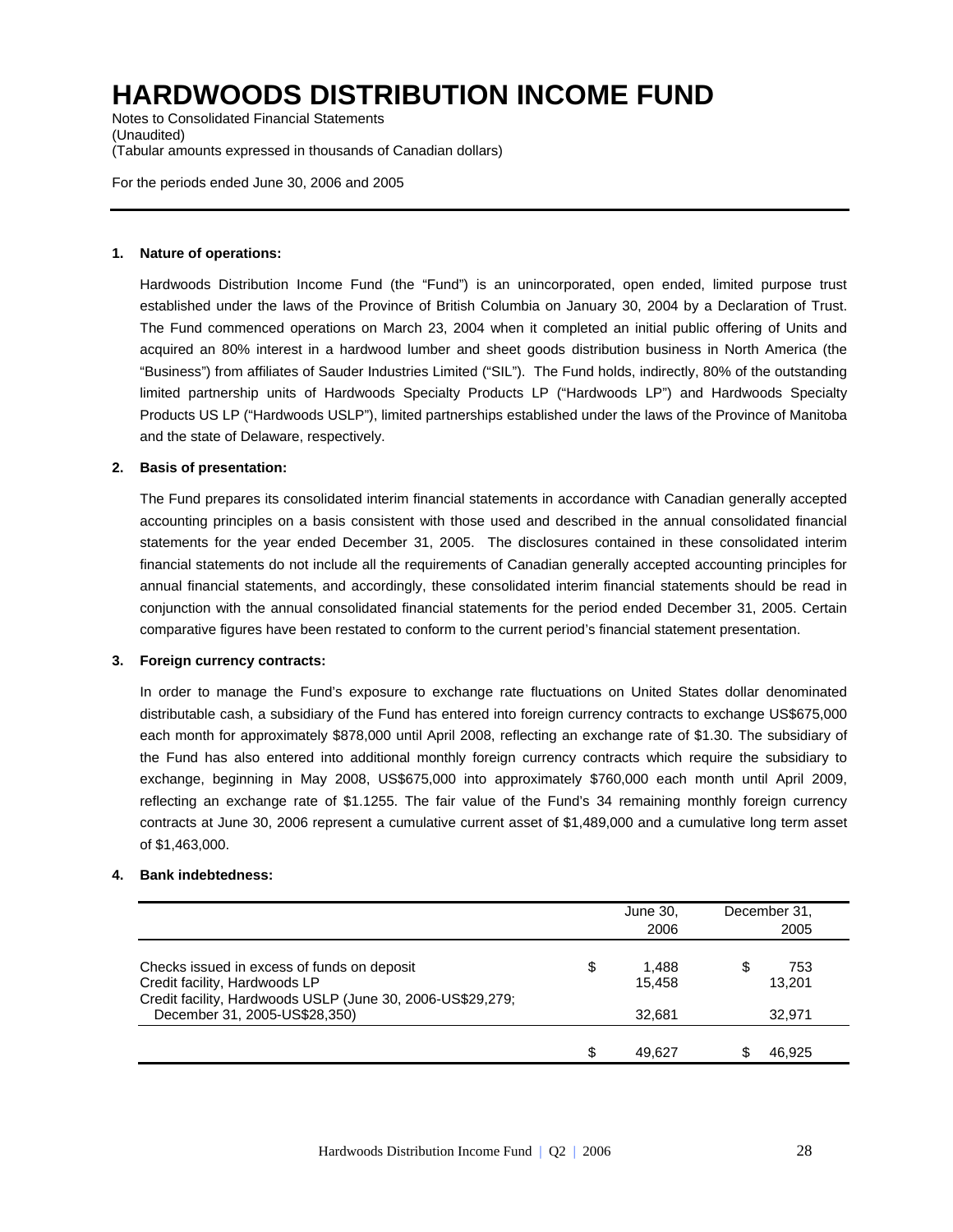Notes to Consolidated Financial Statements (Unaudited) (Tabular amounts expressed in thousands of Canadian dollars)

For the periods ended June 30, 2006 and 2005

#### **5. Non-controlling interests:**

| Balance, January 1, 2006<br>Interest in earnings for the period<br>Foreign currency translation adjustment of non-controlling | 32.047<br>1.745 |
|-------------------------------------------------------------------------------------------------------------------------------|-----------------|
| interest in Hardwoods USLP                                                                                                    | (943)           |
|                                                                                                                               |                 |
| Balance, end of period                                                                                                        | 32.849          |

The previous owners of the Business (note 1) have retained a 20% interest in Hardwoods LP and Hardwoods USLP through ownership of Class B Hardwoods LP units ("Class B LP Units") and Class B Hardwoods USLP units ("Class B USLP Units"), respectively. The Fund owns an indirect 80% interest in Hardwoods LP and Hardwoods USLP through ownership of all Class A Hardwoods LP units ("Class A LP Units") and Class A Hardwoods USLP units ("Class A USLP Units"), respectively.

The Class A LP Units and Class B LP Units and the Class A USLP Units and Class B USLP Units, respectively, have economic and voting rights that are equivalent in all material respects except distributions on the Class B LP Units and Class B USLP Units are subject to the subordination arrangements described below until the date (the "Subordination End Date") on which:

- the consolidated Adjusted EBITDA, as defined in the Subordination Agreement dated March 23, 2004, of the Fund for the 12 month period ending on the last day of the month immediately preceding such date is at least \$21,300,000; and
- cash distributions of at least \$29,540,000 (\$2.05 per Unit) have been paid on the Units and a combined amount of cash advances or distributions of at least \$7,385,000 has been paid on the Class B LP Units and Class B USLP Units, being \$2.05 per combined Class B LP and Class B USLP Units (as adjusted for issuances, redemptions and repurchases of Units, LP Units and USLP Units subsequently and by converting the cash distributions or advances by Hardwoods USLP on the USLP Units at the rate of exchange used by the Fund to convert funds received by it in US dollars into Canadian dollars) for the 24 month period ending on the last day of the month immediately preceding such date.

The Subordinated End Date had not occurred at June 30, 2006.

Distributions are to be made monthly on the Class A LP Units and Class A USLP Units equal to at least \$0.08542 per Unit to the extent cash is available to make cash distributions and as determined by the board of directors of the general partners. Distributions on the Class B LP Units and Class B USLP Units will be subordinated and will be made quarterly in a combined amount for one Class B LP Unit and one Class B USLP Unit equal, on a pro rated basis, to the combined amount distributed on one Class A LP Unit and one Class A USLP Unit during such fiscal quarter, only after the distributions have been made on the Class A LP Units and Class A USLP Units and to the extent cash is available to make such distributions, as determined by the board of directors of the general partners.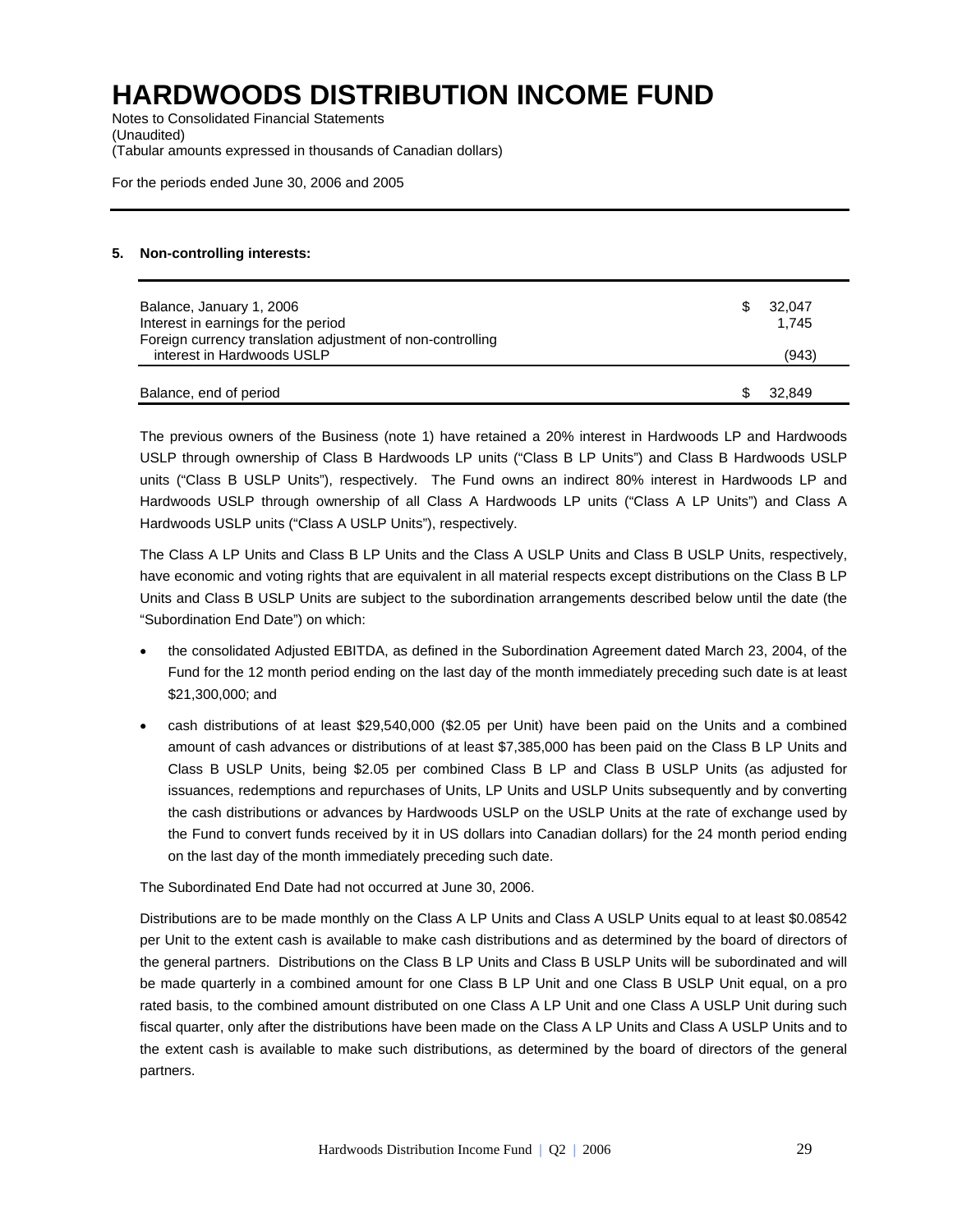Notes to Consolidated Financial Statements (Unaudited) (Tabular amounts expressed in thousands of Canadian dollars)

For the periods ended June 30, 2006 and 2005

#### **5. Non-controlling interests (continued):**

In January 2006, distributions on the Class B LP Units and the Class B USLP Units were suspended in accordance with the terms of the subordination arrangements. The suspended distributions relating to the three months ended December 31, 2005 of \$1.0 million and the six months ended June 30, 2006 of \$2.0 million may be declared and paid to the Class B LP Units and the Class B USLP Units in the twelve months following the suspension under certain circumstances. Monthly distributions by the Fund cannot exceed \$0.08542 per Unit during any month in which suspended distributions exist on Class B LP Units and Class B USLP Units in a preceding twelve month period.

After the Subordination End Date, the holders of the Class B LP Units and Class B USLP Units will generally be entitled to effectively exchange all or a portion of their Class B LP Units and Class B USLP Units together for up to 3,602,500 Units of the Fund, representing 20% of the issued and outstanding Units of the Fund on a fully diluted basis. In the event the Fund enters into an agreement in respect of an acquisition or a take-over bid of the Fund, the holders of the Class B LP Units and Class B USLP Units will be entitled to exchange such units for Units of the Fund.

|                                                                                                                 | Three month<br>period ended<br>June 30,<br>2006 | Three month<br>period ended<br>June 30,<br>2005 | Six month<br>period ended<br>June 30.<br>2006 | Six month<br>period ended<br>June 30,<br>2005 |
|-----------------------------------------------------------------------------------------------------------------|-------------------------------------------------|-------------------------------------------------|-----------------------------------------------|-----------------------------------------------|
| Accounts receivable<br>Income taxes receivable/payable<br>Inventory<br>Prepaid expenses<br>Accounts payable and | \$<br>(466)<br>(454)<br>(891)<br>(555)          | \$<br>434<br>408<br>(717)<br>(610)              | \$<br>(6,019)<br>(278)<br>761<br>(441)        | \$<br>(2, 725)<br>363<br>(448)<br>(375)       |
| accrued liabilities                                                                                             | 407                                             | 2,522                                           | (841)                                         | 2,068                                         |
|                                                                                                                 | \$<br>(1,959)                                   | \$<br>2.037                                     | \$<br>(6, 818)                                | \$<br>(1, 117)                                |

#### **6. Changes in non-cash operating working capital:**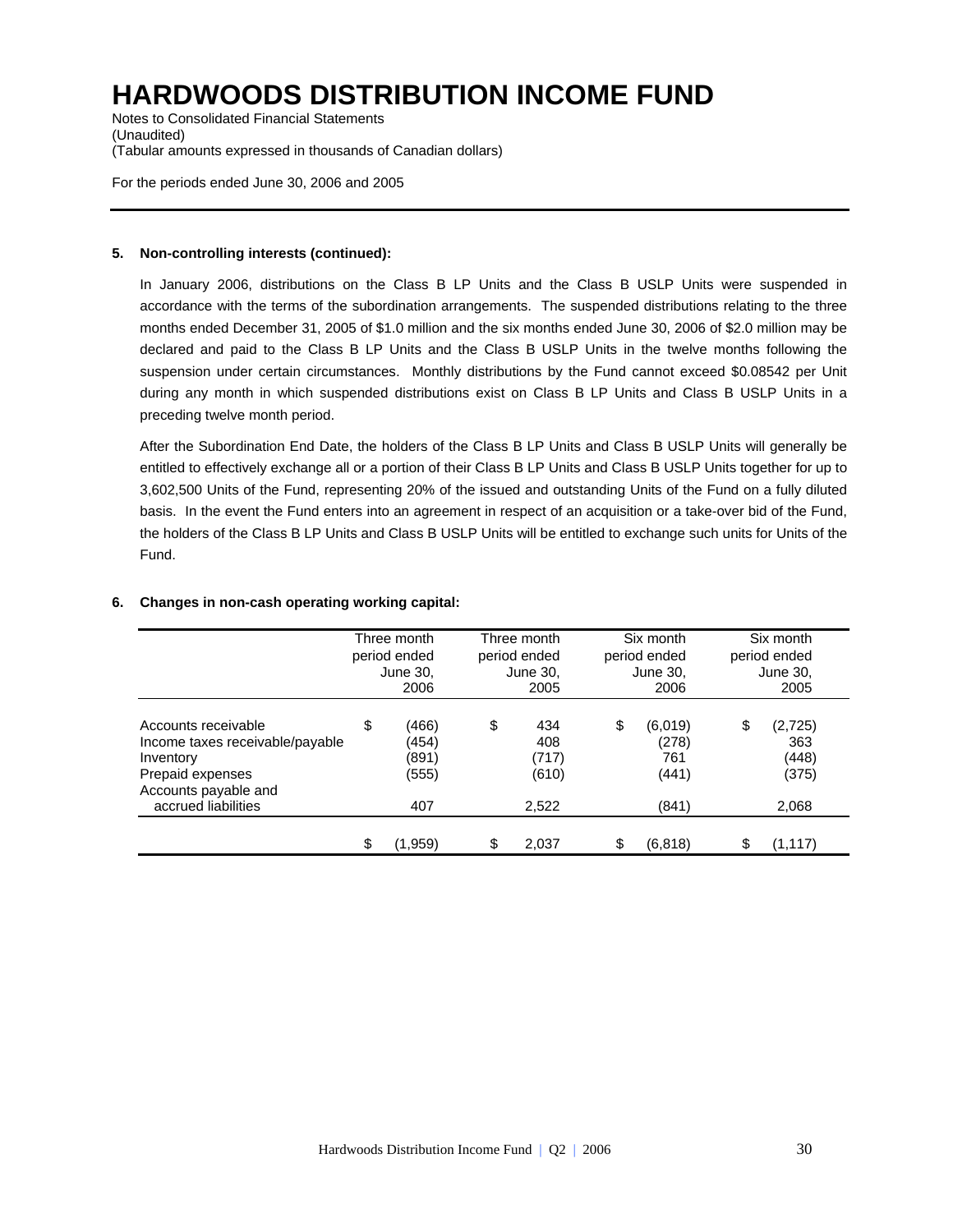Notes to Consolidated Financial Statements (Unaudited) (Tabular amounts expressed in thousands of Canadian dollars)

For the periods ended June 30, 2006 and 2005

#### **7. Segment disclosure:**

Information about geographic areas is as follows:

|                                                                  | Three month<br>period ended<br>June 30,<br>2006 |                  | Three month<br>period ended<br>June 30,<br>2005 |                  | Six month<br>period ended<br>June 30,<br>2006 |                         | Six month<br>period ended<br>June 30,<br>2005 |                      |
|------------------------------------------------------------------|-------------------------------------------------|------------------|-------------------------------------------------|------------------|-----------------------------------------------|-------------------------|-----------------------------------------------|----------------------|
|                                                                  |                                                 |                  |                                                 |                  |                                               |                         |                                               |                      |
|                                                                  |                                                 |                  |                                                 |                  |                                               |                         |                                               |                      |
| Revenue from external customers:                                 |                                                 |                  |                                                 |                  |                                               |                         |                                               |                      |
| Canada<br><b>United States</b>                                   | \$                                              | 29,199<br>65,855 | \$                                              | 30,223<br>61,629 |                                               | \$<br>58,345<br>130,089 | \$                                            | 57,247<br>119,632    |
|                                                                  | \$                                              | 95,054           | \$                                              | 91,852           |                                               | 188,434<br>\$           | \$                                            | 176,879              |
|                                                                  |                                                 |                  |                                                 |                  |                                               |                         |                                               |                      |
|                                                                  |                                                 |                  |                                                 |                  |                                               | June 30,<br>2006        |                                               | December 31,<br>2005 |
| Property, plant and equipment:<br>Canada<br><b>United States</b> |                                                 |                  |                                                 |                  | \$                                            | 1,386<br>2,196          | \$                                            | 1,559<br>1,960       |
|                                                                  |                                                 |                  |                                                 |                  | \$                                            | 3,582                   | \$                                            | 3,519                |
| Goodwill                                                         |                                                 |                  |                                                 |                  |                                               |                         |                                               |                      |
| Canada<br><b>United States</b>                                   |                                                 |                  |                                                 |                  | \$                                            | 42,043<br>52,112        | \$                                            | 42,043<br>54,297     |
|                                                                  |                                                 |                  |                                                 |                  | \$                                            | 94,155                  | \$                                            | 96,340               |

#### **8. Pensions:**

Hardwoods USLP maintains a defined contribution 401 (k) retirement savings plan (the "USLP Plan"). The assets of the USLP Plan are held and related investment transactions are executed by the Plan's Trustee, ING National Trust, and, accordingly, are not reflected in these consolidated financial statements. During the three months ended June 30, 2006, Hardwoods USLP contributed and expensed \$76,604 (US\$68,280) (2005 - \$78,051(US\$62,787)) in relation to the USLP Plan. During the six month period ended June 30, 2006, Hardwoods USLP contributed and expensed \$220,126 (US\$193,398) (2005 - \$237,914 (US\$192,580)) in relation to the USLP Plan.

Hardwoods LP does not maintain a pension plan. Hardwoods LP does, however, administer a group registered retirement savings plan ("LP Plan") that has a matching component whereby Hardwoods LP makes contributions to the LP Plan which match contributions made by employees up to a certain level. The assets of the LP Plan are held and related investment transactions are executed by LP Plan's Trustee, Sun Life Financial Trust Inc., and, accordingly, are not reflected in these consolidated financial statements.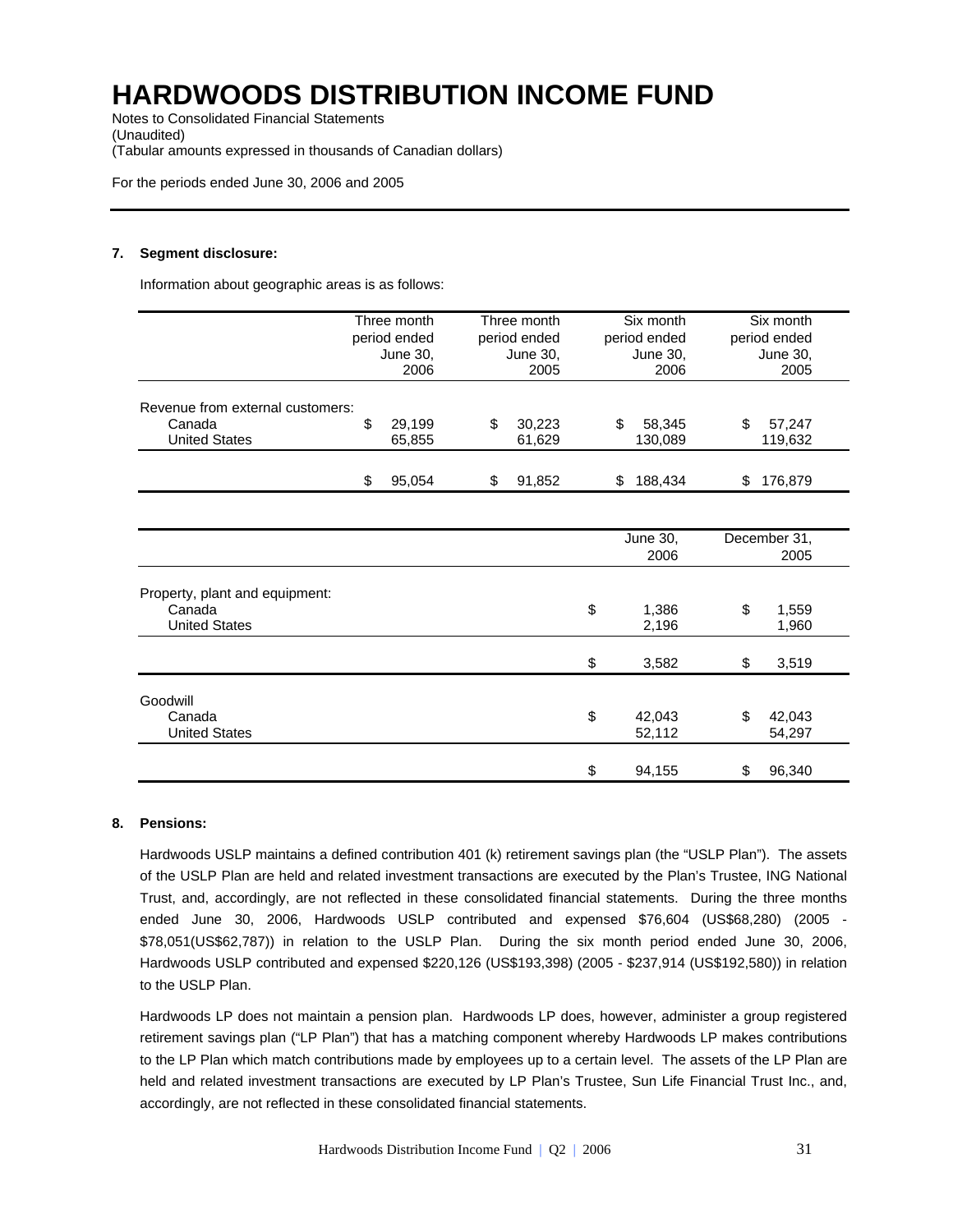Notes to Consolidated Financial Statements (Unaudited) (Tabular amounts expressed in thousands of Canadian dollars)

For the periods ended June 30, 2006 and 2005

#### **8. Pensions (continued):**

During the three months ended June 30, 2006, Hardwoods LP contributed and expensed \$55,998 (2005 - \$52,657) in relation to the LP Plan. During the six month period ended June 30, 2006, Hardwoods LP contributed and expensed \$162,749 (2005 - \$160,447) in relation to the LP Plan.

#### **9. Related party transactions:**

For the three months ended June 30, 2006, sales of \$246,046 (2005 - \$495,876) were made to affiliates of SIL, and the Fund made purchases of \$37,702 (2005 - \$40,522) from affiliates of SIL. For the six months ended June 30, 2006, sales of \$646,194 (2005 - \$1,359,996) were made to affiliates of SIL, and the Fund made purchases of \$67,267 (2005 - \$132,846) from affiliates of SIL. All these sales and purchases took place at prevailing market prices.

During the three months ended June 30, 2006, the Fund paid \$27,000 (2005 - \$25,704) to affiliates of SIL under the terms of an agreement to provide services for management information systems. During the six months ended June 30, 2006, the Fund paid \$54,000 (2005 - \$58,976) to affiliates of SIL under the terms of an agreement to provide services for management information systems. This cost is included in the selling and administrative expense in the statement of operations.

#### **10. Seasonality:**

The Fund is subject to seasonal influences. Historically the first and fourth quarters are seasonally slower periods for construction activity and therefore demand for hardwood products.

#### **11. Contingencies:**

The Fund and its subsidiaries are subject to legal proceedings that arise in the ordinary course of its business. Management is of the opinion, based upon information presently available, that it is unlikely that any liability, to the extent not provided for through insurance or otherwise, would be material in relation to the Fund's consolidated financial statements.

#### **12. Subsequent event:**

On July 11, 2006 the Fund declared a cash distribution of \$0.08542 per Unit to holders of its Units related to the month of June 2006. The Fund's policy is to pay cash distributions at the end of the month that follows the month when the cash was earned. The cash distribution was paid on July 31, 2006 to holders of record at the close of business on July 20, 2006. Although this cash distribution relates to cash generated in June 2006, because this cash distribution was declared and became payable after the end of the June 30 quarter end, it is not reflected as a liability or distributions to Unitholders in the June 30, 2006 consolidated financial statements.